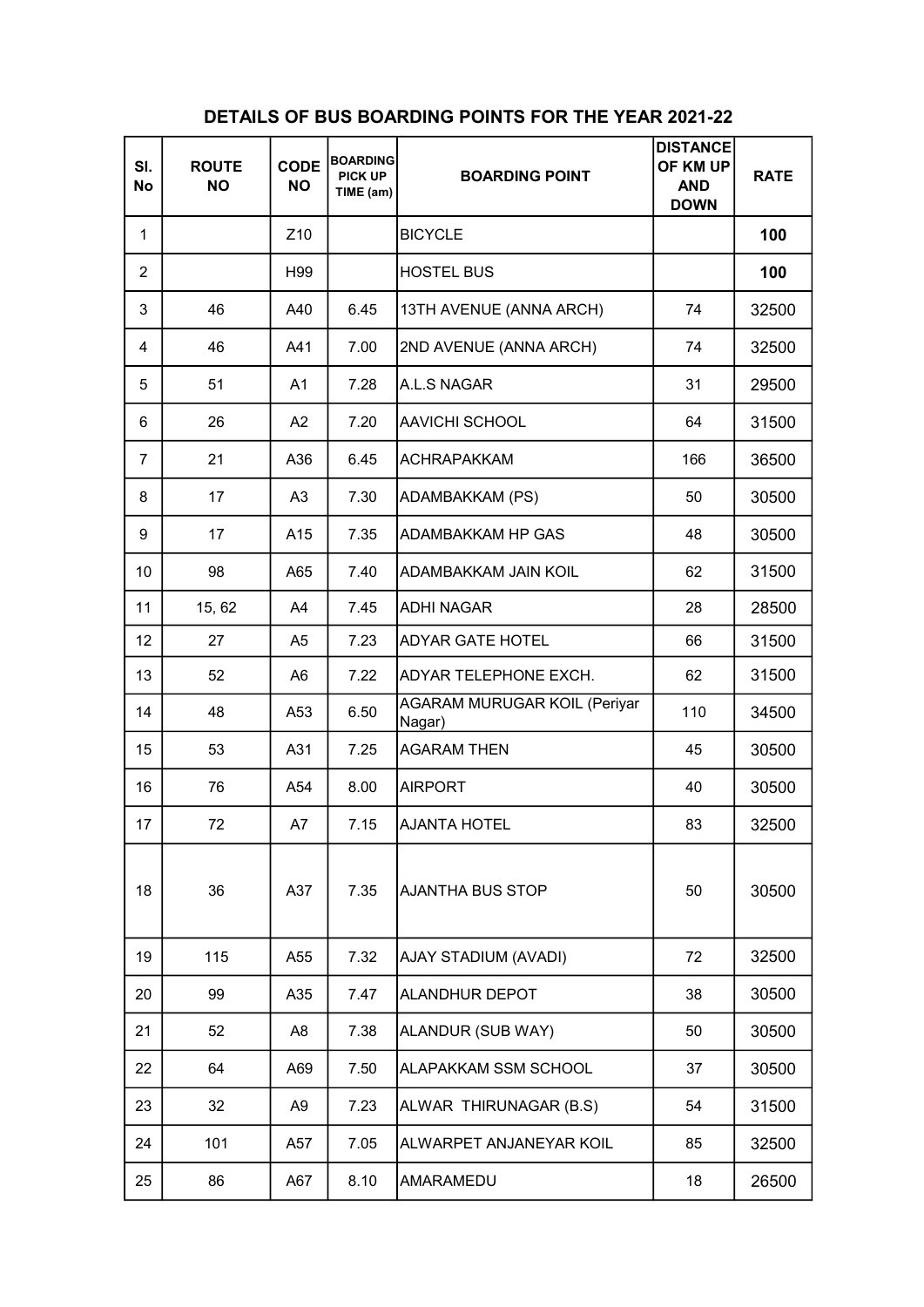| SI.<br>No | <b>ROUTE</b><br><b>NO</b> | <b>CODE</b><br><b>NO</b> | <b>BOARDING</b><br><b>PICK UP</b><br>TIME (am) | <b>BOARDING POINT</b>                     | <b>DISTANCE</b><br>OF KM UP<br><b>AND</b><br><b>DOWN</b> | <b>RATE</b> |
|-----------|---------------------------|--------------------------|------------------------------------------------|-------------------------------------------|----------------------------------------------------------|-------------|
| 26        | 75                        | A10                      | 7.30                                           | <b>AMBAL NAGAR</b>                        | 49                                                       | 30500       |
| 27        | 94, 122                   | A49                      | 7.50                                           | <b>AMBATHUR BYPASS</b>                    | 79                                                       | 32500       |
| 28        | 90                        | A58                      | 7.15                                           | <b>AMBATUR ESTATE</b>                     | 88                                                       | 32500       |
| 29        | 61                        | A59                      | 6.47                                           | AMBEDKAR COLLEGE                          | 107                                                      | 34500       |
| 30        | 38                        | A60                      | 7.12                                           | AMBEDKAR GROUND<br>(Golden Flats)         | 79                                                       | 32500       |
| 31        | 51                        | A12                      | 7.37                                           | AMBETHKAR NAGAR (CAMP<br>ROAD)            | 31                                                       | 29500       |
| 32        | 72                        | A33                      | 7.08                                           | <b>AMEER MAHAL</b>                        | 90                                                       | 32500       |
| 33        | 37                        | A68                      | 7.23                                           | AMINJIKARAI HOT CHIPS                     | 85                                                       | 32500       |
| 34        | 39,78                     | A39                      | 7.42                                           | AMMAN KOVIL (ANAGAPUTHUR)                 | 35                                                       | 29500       |
| 35        | 67                        | A13                      | 7.53                                           | AMMAN KOVIL (HASTHINAPURAM)               | 32                                                       | 29500       |
| 36        | 39,78                     | A14                      | 7.40                                           | <b>ANAGAPUTHUR B.S</b>                    | 33                                                       | 29500       |
| 37        | 39,78                     | A38                      | 7.44                                           | ANAGAPUTHUR SCHOOL                        | 35                                                       | 29500       |
| 38        | 39                        | A43                      | 8.05                                           | ANDAL KUPPAM (PAMMAL)                     | 31                                                       | 29500       |
| 39        | 99                        | A61                      | 7.38                                           | ANJANEYAR KOIL (Nanganallur)              | 48                                                       | 30500       |
| 40        | 92                        | A32                      | 7.32                                           | <b>ANJANEYAR KOVIL</b><br>(THIRUNINRAVUR) | 64                                                       | 31500       |
| 41        | 129                       | A66                      | 8.20                                           | ANJUKA NAGAR B.S                          | 24                                                       | 26500       |
| 42        | 46                        | A16                      | 7.13                                           | ANNA ARCH (B.S)                           | 72                                                       | 32500       |
| 43        | 51,121                    | A17                      | 7.25                                           | ANNA NAGAR (MADAMPAKKAM)                  | 32                                                       | 29500       |
| 44        | 46                        | A18                      | 7.08                                           | ANNA NAGAR (ROUNTANA)                     | 71                                                       | 32500       |
| 45        | 94, 122                   | A51                      | 7.20                                           | ANNA NAGAR WEST DEPOT                     | 88                                                       | 32500       |
| 46        | 27                        | A20                      | 7.27                                           | ANNA UNIVERSITY                           | 63                                                       | 31500       |
| 47        | 22                        | A62                      | 6.40                                           | ANUPURAM (Kalpakkam)                      | 115                                                      | 34500       |
| 48        | 93                        | A64                      | 6.49                                           | APOLLO HOSPITAL (<br>TONDIARPET)          | 108                                                      | 34500       |
| 49        | 79                        | A19                      | 6.20                                           | ARAKKONAM (VIMAL SCHOOL)                  | 165                                                      | 36500       |
| 50        | 79                        | A24                      | 6.23                                           | <b>ARAKONAM MARKET</b>                    | 163                                                      | 36500       |
| 51        | 79                        | A21                      | 7.08                                           | ARANAVAYAL                                | 74                                                       | 32500       |
| 52        | 93                        | A22                      | 7.04                                           | ARTS COLLEGE (ROYAPURAM)                  | 106                                                      | 34500       |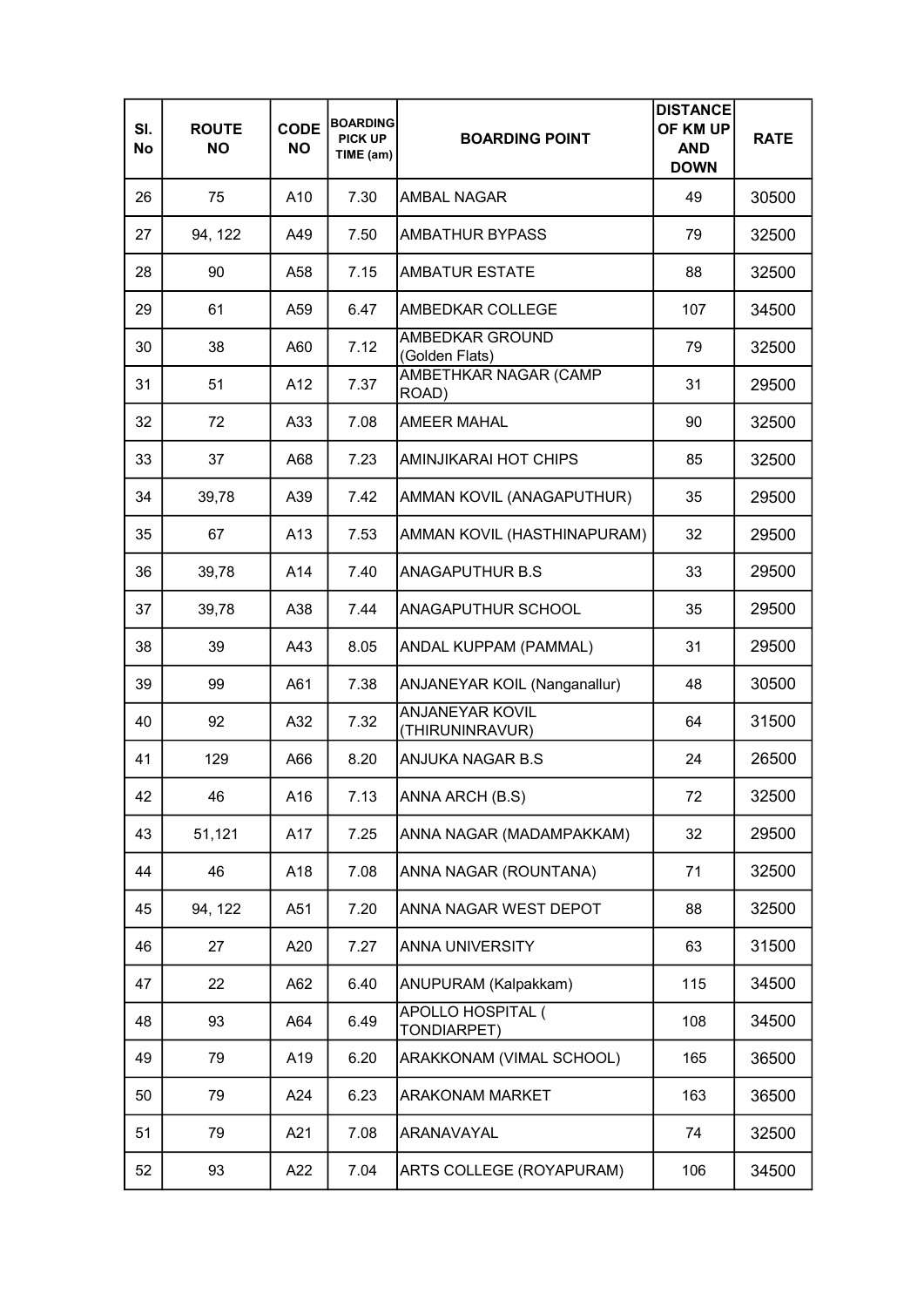| SI.<br>No | <b>ROUTE</b><br><b>NO</b> | <b>CODE</b><br><b>NO</b> | <b>BOARDING</b><br><b>PICK UP</b><br>TIME (am) | <b>BOARDING POINT</b>                           | <b>DISTANCE</b><br>OF KM UP<br><b>AND</b><br><b>DOWN</b> | <b>RATE</b> |
|-----------|---------------------------|--------------------------|------------------------------------------------|-------------------------------------------------|----------------------------------------------------------|-------------|
| 53        | 80,107                    | A44                      | 6.25                                           | <b>ARUL NAGAR</b>                               | 110                                                      | 34500       |
| 54        | 46                        | A42                      | 7.20                                           | ARUMBAKKAM B.S                                  | 68                                                       | 31500       |
| 55        | 78                        | A11                      | 7.46                                           | ARUNMATHI THEATRE (PAMMAL)                      | 35                                                       | 29500       |
| 56        | 74                        | A23                      | 7.26                                           | ASHOK NAGAR (CANARA BANK)                       | 59                                                       | 31500       |
| 57        | 77                        | A25                      | 7.27                                           | <b>ASHOK PILLAR</b>                             | 53                                                       | 31500       |
| 58        | 66                        | A52                      | 6.56                                           | <b>ATTU THOTTY</b>                              | 100                                                      | 33500       |
| 59        | 78                        | A45                      | 8.05                                           | ATTU THOTTY (PALLAVARAM)                        | 32                                                       | 29500       |
| 60        | 115                       | A27                      | 7.35                                           | AVADI (B.S.)                                    | 71                                                       | 32500       |
| 61        | 33,115                    | A34                      | 7.35                                           | <b>AVADI CHECK POST</b>                         | 68                                                       | 31500       |
| 62        | 92,115                    | A28                      | 7.25                                           | <b>AVADI MARKET</b>                             | 65                                                       | 31500       |
| 63        | 38                        | A63                      | 7.16                                           | AXIS BANK (J. J. Nagar)                         | 78                                                       | 32500       |
| 64        | 49                        | A29                      | 7.10                                           | AYODHIYA MANDAPAM                               | 50                                                       | 30500       |
| 65        | 95                        | A46                      | 7.10                                           | AYYAMPETTAI (KPM)                               | 119                                                      | 34500       |
| 66        | 34                        | A30                      | 6.40                                           | AZAX (THIRUVOTTIYUR)                            | 117                                                      | 34500       |
| 67        | 80                        | <b>B13</b>               | 6.44                                           | B. B. ROAD (PERUMBUR)                           | 103                                                      | 34500       |
| 68        | 50                        | <b>B17</b>               | 7.40                                           | <b>BABY NAGAR</b>                               | 66                                                       | 31500       |
| 69        | 24                        | B <sub>3</sub>           | 7.29                                           | <b>BALAYA GARDEN (PETROL BUNK)</b>              | 52                                                       | 31500       |
| 70        | 47                        | B4                       | 7.35                                           | BATHALA VIGNESWARA KOIL                         | 51                                                       | 31500       |
| 71        | 57                        | B <sub>5</sub>           | 7.04                                           | <b>BEACH STATION</b>                            | 100                                                      | 33500       |
| 72        | 52                        | B6                       | 7.18                                           | BESANT NAGAR (OPP TO<br><b>MAHARAJA STORES)</b> | 65                                                       | 31500       |
| 73        | 51,128                    | B7                       | 7.32                                           | <b>BHARATH ENGG.COLLEGE</b>                     | 34                                                       | 29500       |
| 74        | 54, 73, 100               | B8                       | 8.05                                           | <b>BHARATHI NAGAR (MUDICHUR</b><br>RD)          | 24                                                       | 26500       |
| 75        | 16                        | <b>B12</b>               | 7.28                                           | BLUE BIKE (NGO COLONY)                          | 54                                                       | 31500       |
| 76        | 46                        | B <sub>9</sub>           | 7.02                                           | BLUE STAR (Hi STYLE) (ANNA<br>ARCH)             | 73                                                       | 32500       |
| 77        | 49                        | <b>B10</b>               | 7.20                                           | BLUE TANK (WEST MAMBALAM)                       | 47                                                       | 30500       |
| 78        | 16                        | <b>B14</b>               | 7.20                                           | <b>BRINTHAVANAM NAGAR</b>                       | 60                                                       | 31500       |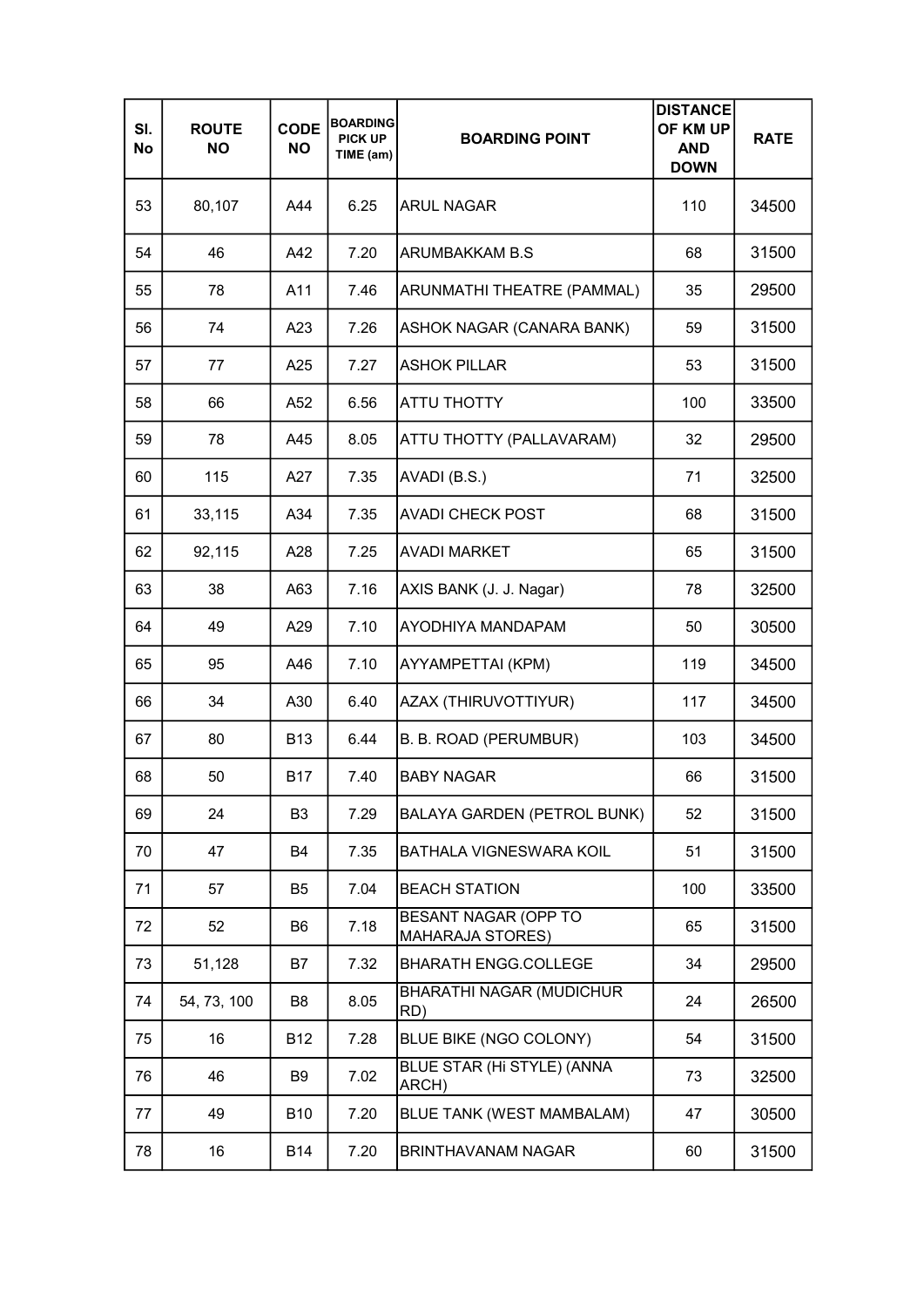| SI.<br>No | <b>ROUTE</b><br><b>NO</b>   | <b>CODE</b><br><b>NO</b> | <b>BOARDING</b><br><b>PICK UP</b><br>TIME (am) | <b>BOARDING POINT</b>                     | <b>DISTANCE</b><br>OF KM UP<br><b>AND</b><br><b>DOWN</b> | <b>RATE</b> |
|-----------|-----------------------------|--------------------------|------------------------------------------------|-------------------------------------------|----------------------------------------------------------|-------------|
| 79        | 90                          | <b>B15</b>               | 7.10                                           | <b>BRITANIA</b>                           | 90                                                       | 32500       |
| 80        | 93                          | <b>B16</b>               | 7.07                                           | <b>BROADWAY</b>                           | 100                                                      | 33500       |
| 81        | 34                          | <b>B18</b>               | 6.25                                           | BURMA NAGAR (THALAKUPPAM)                 | 123                                                      | 34500       |
| 82        | 60                          | <b>B11</b>               | 7.35                                           | <b>BUTT ROAD</b>                          | 52                                                       | 31500       |
| 83        | 44                          | C <sub>1</sub>           | 7.20                                           | <b>C.I.T NAGAR</b>                        | 51                                                       | 31500       |
| 84        | 15, 62, 108,<br>109, 128    | C <sub>2</sub>           | 7.45                                           | <b>CAMP ROAD</b>                          | 30                                                       | 28500       |
| 85        | 93                          | C <sub>4</sub>           | 6.57                                           | CEMENT ROAD (ROYAPURAM)                   | 108                                                      | 34500       |
| 86        | 71                          | C <sub>5</sub>           | 7.05                                           | <b>CENTRAL STATION</b>                    | 75                                                       | 32500       |
| 87        | 116                         | C <sub>25</sub>          | 7.10                                           | <b>CHEMMANCHERY</b>                       | 80                                                       | 32500       |
| 88        | 20                          | C <sub>28</sub>          | 7.15                                           | <b>CHENGALPATU BYPASS</b>                 | 76                                                       | 32500       |
| 89        | 55                          | C <sub>3</sub>           | 7.10                                           | CHENGALPATU SAKTHI NAGAR                  | 84                                                       | 32500       |
| 90        | 56                          | C7                       | 7.10                                           | CHENGALPET (G.H)                          | 85                                                       | 32500       |
| 91        | 55,56                       | C <sub>26</sub>          | 7.20                                           | CHENGALPET OLD BUS STAND                  | 82                                                       | 32500       |
| 92        | 116                         | C <sub>29</sub>          | 6.50                                           | CHETTINAD HOSPITAL (OMR)                  | 96                                                       | 33500       |
| 93        | 69                          | C <sub>8</sub>           | 7.35                                           | <b>CHIDAMBARAM STORE</b><br>(NANGANALLUR) | 52                                                       | 31500       |
| 94        | 26                          | C <sub>9</sub>           | 7.25                                           | CHINMAYA NAGAR B.S                        | 68                                                       | 31500       |
| 95        | 44                          | C10                      | 7.35                                           | <b>CHINNAMALAI</b>                        | 48                                                       | 30500       |
| 96        | 94                          | C11                      | 7.15                                           | CHINTHAMANI (B.S)                         | 96                                                       | 33500       |
| 97        | 77                          | C <sub>12</sub>          | 7.00                                           | CHOOLAIMEDU                               | 64                                                       | 31500       |
| 98        | 53,108                      | C <sub>20</sub>          | 7.50                                           | <b>CHRISTIAN COLLEGE</b>                  | 24                                                       | 26500       |
| 99        | 31, 41, 42, 43,<br>110, 111 | C13                      | 8.05                                           | <b>CHROMPET</b>                           | 30                                                       | 28500       |
| 100       | 38                          | C <sub>27</sub>          | 7.10                                           | CHURCH (Golden Flats)                     | 80                                                       | 32500       |
| 101       | 75                          | C14                      | 7.24                                           | CHURCH (Kamarajar Salai)                  | 56                                                       | 31500       |
| 102       | 89                          | C15                      | 7.26                                           | CHURCH PARK CONVENT                       | 65                                                       | 31500       |
| 103       | 97                          | C <sub>6</sub>           | 8.12                                           | <b>CITLAPAKKAM</b>                        | 30                                                       | 28500       |
| 104       | 57                          | C <sub>16</sub>          | 7.03                                           | <b>CLIVE BATTERY</b>                      | 104                                                      | 34500       |
| 105       | 74                          | C17                      | 7.15                                           | <b>CMBT</b>                               | 65                                                       | 31500       |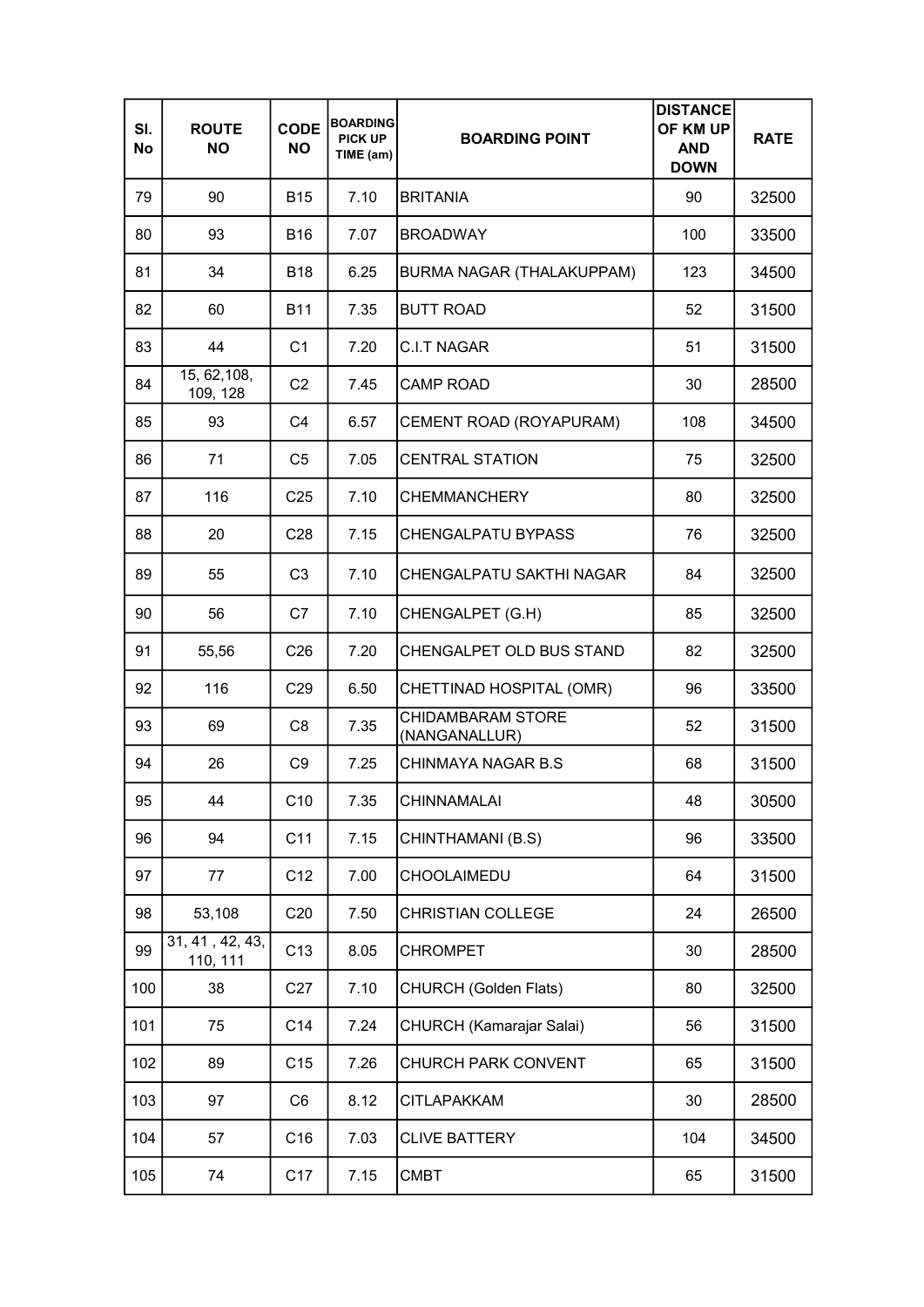| SI.<br>No | <b>ROUTE</b><br><b>NO</b> | <b>CODE</b><br><b>NO</b> | <b>BOARDING</b><br><b>PICK UP</b><br>TIME (am) | <b>BOARDING POINT</b>            | <b>DISTANCE</b><br>OF KM UP<br><b>AND</b><br><b>DOWN</b> | <b>RATE</b> |
|-----------|---------------------------|--------------------------|------------------------------------------------|----------------------------------|----------------------------------------------------------|-------------|
| 106       | 122                       | C <sub>23</sub>          | 7.32                                           | <b>COLLECTOR NAGAR</b>           | 82                                                       | 32500       |
| 107       | 1,51,08,116               | C <sub>19</sub>          | 7.47                                           | <b>CONVENT SCHOOL</b>            | 28                                                       | 28500       |
| 108       | 63                        | C <sub>24</sub>          | 7.15                                           | <b>CPW QRTS</b>                  | 88                                                       | 32500       |
| 109       | 115                       | C <sub>22</sub>          | 7.10                                           | <b>CRPF</b>                      | 84                                                       | 32500       |
| 110       | 52                        | D <sub>1</sub>           | 7.20                                           | <b>DAMODARAPURAM</b>             | 63                                                       | 31500       |
| 111       | 36                        | D <sub>6</sub>           | 7.37                                           | <b>DATA UDIPI HOTEL</b>          | 49                                                       | 30500       |
| 112       | 126                       | D <sub>5</sub>           | 8.20                                           | <b>DHARKAST</b>                  | 8                                                        | 17000       |
| 113       | 89                        | D <sub>2</sub>           | 7.30                                           | <b>DMS</b>                       | 64                                                       | 31500       |
| 114       | 107                       | D7                       | 7.00                                           | DON BOSCO (PERAMBUR)             | 100                                                      | 33500       |
| 115       | 37                        | D <sub>8</sub>           | 6.50                                           | DOVETON CAFÉ                     | 98                                                       | 33500       |
| 116       | 107                       | D <sub>9</sub>           | 7.17                                           | DR HOSPITAL (KOLATHUR)           | 92                                                       | 33500       |
| 117       | 34                        | E13                      | 6.20                                           | E.B CAMP (B.S)-THALAKUPPAM       | 125                                                      | 34500       |
| 118       | 24, 106, 123              | E10                      | 7.43                                           | EACHANKADU (KEELKATTALAI)        | 45                                                       | 30500       |
| 119       | 71                        | E1                       | 7.15                                           | <b>EGMORE</b>                    | 74                                                       | 32500       |
| 120       | 68,95                     | E <sub>2</sub>           | 7.12                                           | EKANAMPET (KPM)                  | 114                                                      | 34500       |
| 121       | 26, 49                    | E11                      | 7.30                                           | EKKATTUTHANGAL                   | 52                                                       | 31500       |
| 122       | 26                        | E3                       | 7.35                                           | <b>ELANGO NAGAR</b>              | 65                                                       | 31500       |
| 123       | 71                        | E9                       | 7.04                                           | <b>ELEPHANT GATE</b>             | 76                                                       | 32500       |
| 124       | 65, 84                    | E4                       | 8.00                                           | ERANI AMMAN KOIL (VANDALUR)      | 35                                                       | 29500       |
| 125       | 64, 65, 84                | E5                       | 8.15                                           | ERIKARAI (PERUNGALATHUR)         | 29                                                       | 28500       |
| 126       | 34                        | E6                       | 6.35                                           | <b>ERNAVOUR</b>                  | 120                                                      | 34500       |
| 127       | 61, 90                    | E <sub>12</sub>          | 6.40                                           | <b>ERUKANCHERRY</b>              | 110                                                      | 34500       |
| 128       | 129                       | E <sub>15</sub>          | 8.10                                           | <b>ESWARAN KOIL (KUNDRATHUR)</b> | 23                                                       | 26500       |
| 129       | 71                        | E14                      | 7.10                                           | <b>EVEREST HOTEL (EGMORE)</b>    | 74                                                       | 32500       |
| 130       | 51                        | E7                       | 7.35                                           | <b>EX-SERVICEMEN ENCLAVE</b>     | 32                                                       | 29500       |
| 131       | 71                        | E8                       | 7.20                                           | EYE HOSPITAL (EGMORE)            | 73                                                       | 32500       |
| 132       | 49                        | F <sub>1</sub>           | 7.20                                           | <b>FIVE LIGHTS</b>               | 52                                                       | 31500       |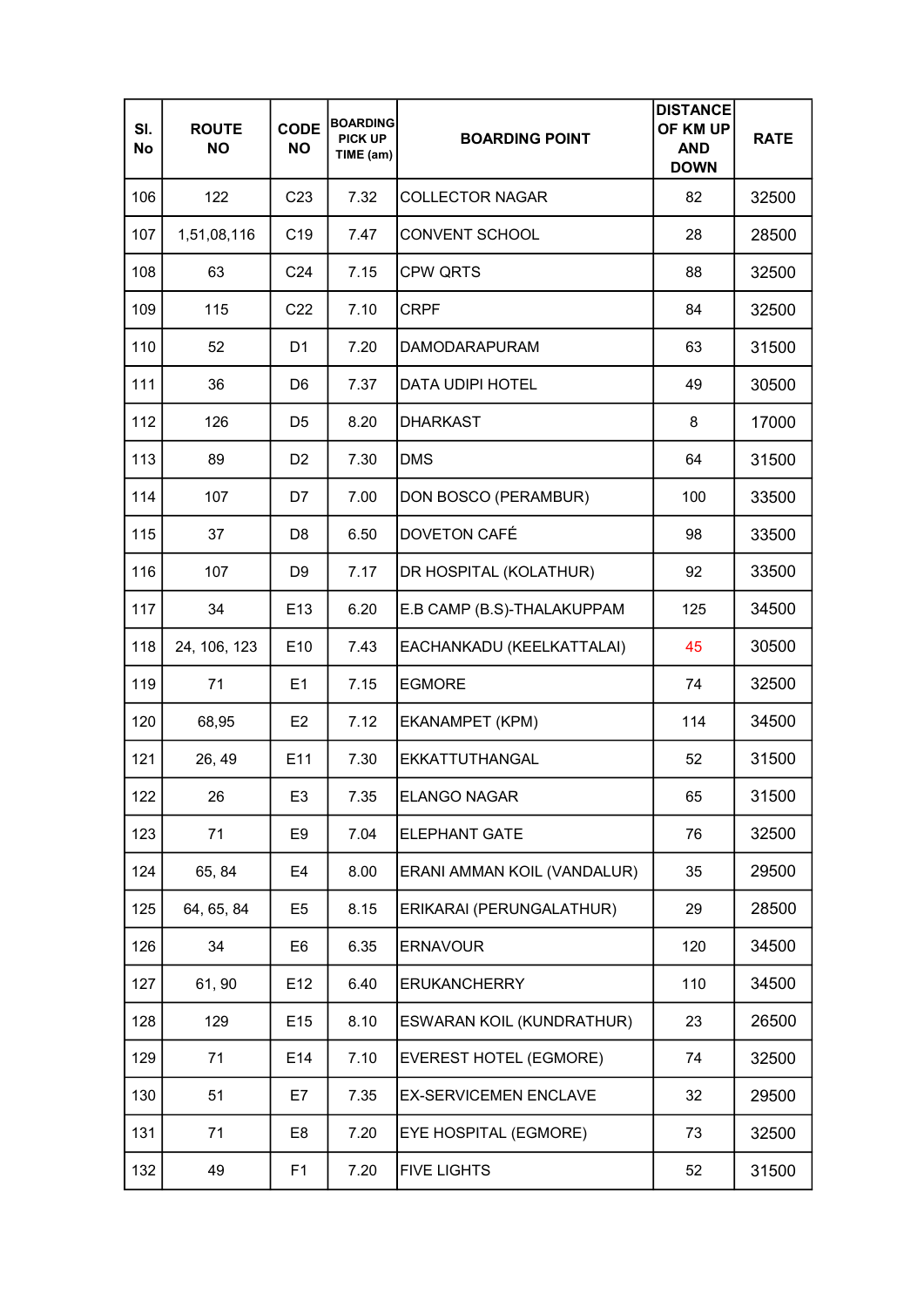| SI.<br>No | <b>ROUTE</b><br><b>NO</b> | <b>CODE</b><br><b>NO</b> | <b>BOARDING</b><br><b>PICK UP</b><br>TIME (am) | <b>BOARDING POINT</b>                      | <b>DISTANCE</b><br>OF KM UP<br><b>AND</b><br><b>DOWN</b> | <b>RATE</b> |
|-----------|---------------------------|--------------------------|------------------------------------------------|--------------------------------------------|----------------------------------------------------------|-------------|
| 133       | 120                       | G24                      | 6.30                                           | <b>GANDHI NAGAR (REDHILLS)</b>             | 115                                                      | 34500       |
| 134       | 80                        | G22                      | 6.50                                           | <b>GANDHI SILAI (PERUMBUR)</b>             | 103                                                      | 34500       |
| 135       | 66                        | G25                      | 6.54                                           | <b>GANESAPURAM</b>                         | 97                                                       | 33500       |
| 136       | 55,56                     | G26                      | 7.08                                           | <b>GANESH BHAVAN (Chengalpet)</b>          | 78                                                       | 32500       |
| 137       | 47                        | G17                      | 7.40                                           | <b>GANESH NAGAR (KEELKATTALAI)</b>         | 48                                                       | 30500       |
| 138       | 32                        | G <sub>2</sub>           | 7.37                                           | GANESH NAGAR (Valasaravakkam<br>Route)     | 45                                                       | 30500       |
| 139       | 17                        | G <sub>3</sub>           | 7.25                                           | <b>GANESH TEMPLE (Adambakkam)</b>          | 51                                                       | 31500       |
| 140       | 122                       | G27                      | 7.25                                           | <b>GANGA SWEETS (Anna Nagar)</b>           | 88                                                       | 32500       |
| 141       | 114                       | G28                      | 7.48                                           | <b>GANGAI AMMAN KOIL</b>                   | 40                                                       | 30500       |
| 142       | 67                        | G4                       | 7.52                                           | GAYATHRI NAGAR WATER TANK                  | 34                                                       | 29500       |
| 143       | 82                        | G <sub>5</sub>           | 7.55                                           | <b>GERUGAMBAKKAM B.S</b>                   | 40                                                       | 30500       |
| 144       | 52                        | G6                       | 7.27                                           | GODREJ (SARADA AGENCY)                     | 59                                                       | 31500       |
| 145       | 38                        | G23                      | 7.05                                           | <b>GOLDEN FLATS</b>                        | 82                                                       | 32500       |
| 146       | 40                        | G9                       | 7.13                                           | <b>GOSHA HOSPITAL</b>                      | 75                                                       | 32500       |
| 147       | 115                       | G18                      | 7.48                                           | <b>GOVARDANAGIRI</b>                       | 50                                                       | 30500       |
| 148       | 44                        | G10                      | 7.10                                           | GOVINDAN ROAD                              | 56                                                       | 31500       |
| 149       | 62, 108, 109              | G11                      | 7.35                                           | <b>GOWRIVAKKAM</b>                         | 34                                                       | 29500       |
| 150       | 93                        | G12                      | 6.43                                           | <b>GROSS ROAD</b>                          | 110                                                      | 34500       |
| 151       | 45,55,58                  | G13                      | 7.45                                           | <b>GUDUVANCHERY (B.S)</b>                  | 58                                                       | 31500       |
| 152       | 104                       | G14                      | 7.45                                           | <b>GUDUVANCHERY (E.B)</b>                  | 56                                                       | 31500       |
| 153       | 60                        | G15                      | 7.35                                           | GUINDY (AZARKHANA)                         | 50                                                       | 30500       |
| 154       | 27                        | G16                      | 7.32                                           | <b>GUINDY SUBWAY</b>                       | 52                                                       | 31500       |
| 155       | 51,121                    | H1                       | 7.22                                           | <b>HANSA GARDEN</b>                        | 33                                                       | 29500       |
| 156       | 67, 70, 105               | H <sub>2</sub>           | 7.51                                           | <b>HASTHINAPURAM</b>                       | 32                                                       | 29500       |
| 157       | 16                        | H <sub>10</sub>          | 7.35                                           | HDFC BANK (ADAMBAKKAM)                     | 53                                                       | 31500       |
| 158       | 92                        | H11                      | 7.37                                           | HINDHU COLLEGE (AVADI)                     | 62                                                       | 31500       |
| 159       | 19                        | H <sub>12</sub>          | 7.50                                           | HINDHU COLONY IIIRD CROSS<br>(Nanganallur) | 58                                                       | 31500       |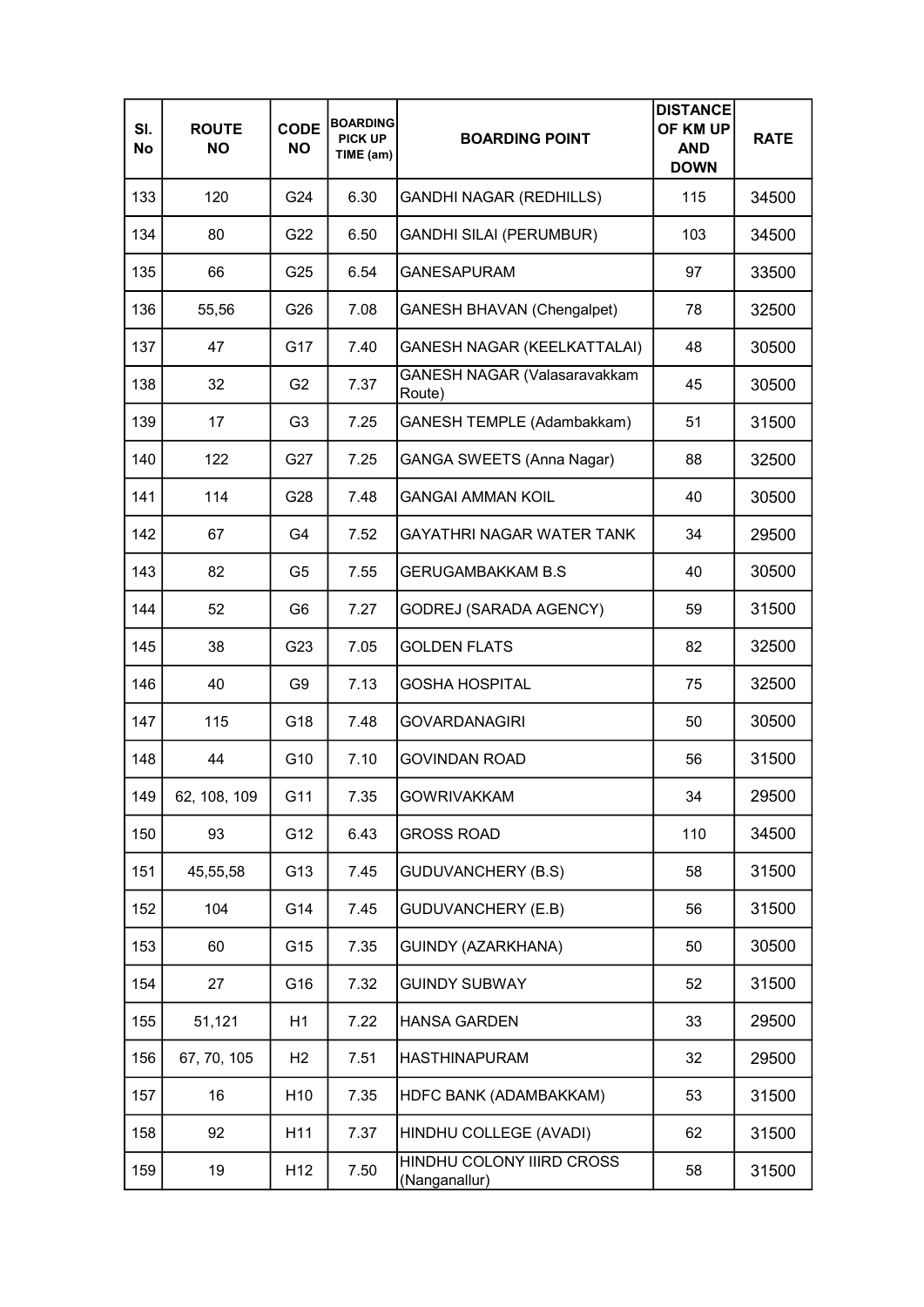| SI.<br>No | <b>ROUTE</b><br><b>NO</b> | <b>CODE</b><br><b>NO</b> | <b>BOARDING</b><br><b>PICK UP</b><br>TIME (am) | <b>BOARDING POINT</b>                   | <b>DISTANCE</b><br>OF KM UP<br><b>AND</b><br><b>DOWN</b> | <b>RATE</b> |
|-----------|---------------------------|--------------------------|------------------------------------------------|-----------------------------------------|----------------------------------------------------------|-------------|
| 160       | 81                        | H5                       | 7.55                                           | <b>HOUSING BOARD</b><br>(SITHALAPAKKAM) | 44                                                       | 30500       |
| 161       | 115                       | H7                       | 7.25                                           | <b>HVF ARCH</b>                         | 74                                                       | 32500       |
| 162       | 115                       | H <sub>6</sub>           | 7.30                                           | <b>HVF ESTATE</b>                       | 73                                                       | 32500       |
| 163       | 115                       | H <sub>9</sub>           | 7.15                                           | <b>HVF HOSPITAL</b>                     | 79                                                       | 32500       |
| 164       | 115                       | H <sub>8</sub>           | 7.20                                           | <b>HVF SBI BANK</b>                     | 76                                                       | 32500       |
| 165       | 40                        | $\vert$ 1                | 7.16                                           | <b>ICE HOUSE</b>                        | 68                                                       | 31500       |
| 166       | 66                        | 12                       | 7.17                                           | <b>ICF</b>                              | 70                                                       | 31500       |
| 167       | 96                        | 14                       | 7.40                                           | <b>ICICI BANK (MEDAVAKKAM)</b>          | 36                                                       | 30500       |
| 168       | 52                        | 13                       | 7.32                                           | IIT (IN GATE)                           | 55                                                       | 31500       |
| 169       | 78                        | 112                      | 7.48                                           | <b>INDIAN BANK - PAMMAL</b>             | 35                                                       | 29500       |
| 170       | 122                       | 118                      | 7.42                                           | INDIAN PETROL BUNK (ANNA<br>NAGAR)      | 81                                                       | 32500       |
| 171       | 51, 53, 128               | $\mathsf{I}7$            | 7.33                                           | <b>INDRA NAGAR (Camp road)</b>          | 34                                                       | 29500       |
| 172       | 81                        | 116                      | 7.37                                           | INDRA NAGAR (SITHALAPAKKAM)             | 51                                                       | 31500       |
| 173       | 52                        | 16                       | 7.10                                           | <b>INDRA NAGAR WATER TANK</b>           | 72                                                       | 32500       |
| 174       | 116                       | 117                      | 7.20                                           | INFOSYS (SHOLINGANALLUR)                | 73                                                       | 32500       |
| 175       | 29                        | 119                      | 7.00                                           | <b>INJAMPAKKAM (ECR)</b>                | 90                                                       | 32500       |
| 176       | 72                        | 18                       | 7.27                                           | IOB STOP (MYLAPORE)                     | 80                                                       | 32500       |
| 177       | 65                        | 9                        | 8.10                                           | <b>IRUMBULIYUR B.S.</b>                 | 28                                                       | 28500       |
| 178       | 56                        | 113                      | 7.00                                           | ITI (CGL)                               | 78                                                       | 32500       |
| 179       | 23                        | 114                      | 7.32                                           | IYAPPAN KOVIL (MADIPAKKAM)              | 51                                                       | 31500       |
| 180       | 114                       | 111                      | 7.40                                           | IYAPPANTHANGAL (PORUR)                  | 50                                                       | 30500       |
| 181       | 21                        | 110                      | 7.20                                           | <b>IYYANAR KOIL</b><br>(MADURANTHAGAM)  | 145                                                      | 35500       |
| 182       | 46                        | 115                      | 7.07                                           | IYYAPPAN KOVIL (Anna Arch)              | 72                                                       | 32500       |
| 183       | 19                        | J9                       | 7.48                                           | J. K. MAHAL (Nanganallur)               | 60                                                       | 31500       |
| 184       | 122                       | J7                       | 7.20                                           | J.J. NAGAR (Water Tank)                 | 83                                                       | 32500       |
| 185       | 19                        | J14                      | 7.56                                           | JAIGOPAL SCHOOL(<br>NANGANALLUR)        | 50                                                       | 30500       |
| 186       | 121                       | J10                      | 7.37                                           | <b>JAINS APARTMENT</b><br>(MADAMBAKKAM) | 33                                                       | 29500       |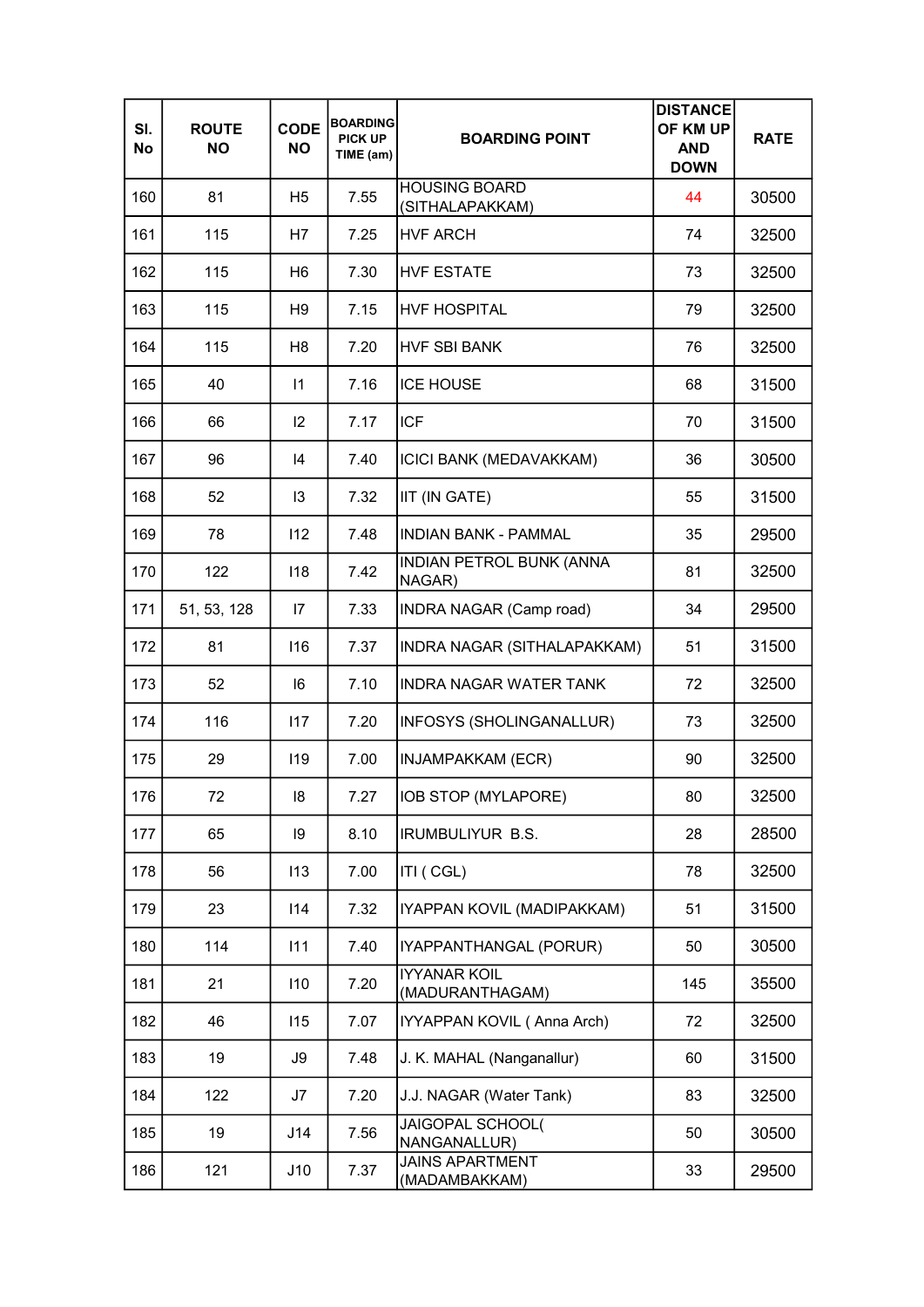| SI.<br>No | <b>ROUTE</b><br><b>NO</b> | <b>CODE</b><br><b>NO</b> | <b>BOARDING</b><br><b>PICK UP</b><br>TIME (am) | <b>BOARDING POINT</b>                           | <b>DISTANCE</b><br>OF KM UP<br><b>AND</b><br><b>DOWN</b> | <b>RATE</b> |
|-----------|---------------------------|--------------------------|------------------------------------------------|-------------------------------------------------|----------------------------------------------------------|-------------|
| 187       | 92                        | J11                      | 7.45                                           | <b>JAYA COLLEGE (AVADI)</b>                     | 58                                                       | 31500       |
| 188       | 81                        | J <sub>2</sub>           | 7.40                                           | JAYA NAGAR (SITHALAPAKAM)                       | 48                                                       | 30500       |
| 189       | 16,17                     | J3                       | 7.33                                           | JAYALAKSHMI THEATRE (Heritage)                  | 49                                                       | 30500       |
| 190       | 66                        | J8                       | 6.52                                           | <b>JEEVA STATION</b>                            | 98                                                       | 33500       |
| 191       | 59                        | J5                       | 7.25                                           | <b>JERUSALAM COLLEGE</b>                        | 65                                                       | 31500       |
| 192       | 59                        | J15                      | 7.43                                           | <b>JEYACHANDRAN TEXTILES</b><br>(MEDAVAKKAM)    | 38                                                       | 30500       |
| 193       | 66                        | J6                       | 7.10                                           | <b>JOINT OFFICE</b>                             | 73                                                       | 32500       |
| 194       | 81                        | J <sub>1</sub>           | 7.43                                           | JOTHI NAGAR (VENGAIVASAL)                       | 43                                                       | 30500       |
| 195       | 20, 56                    | J12                      | 7.20                                           | JSP HOSPITAL (Chengalpet)                       | 74                                                       | 32500       |
| 196       | 71                        | J13                      | 7.17                                           | <b>JUSTICE QUARTERS</b>                         | 73                                                       | 32500       |
| 197       | 36                        | K <sub>2</sub>           | 7.25                                           | K.K NAGAR (Rountanna)                           | 54                                                       | 31500       |
| 198       | 75                        | K <sub>3</sub>           | 7.20                                           | K.K NAGAR AAVIN BOOTH (Near<br>Saravana Bhavan) | 59                                                       | 31500       |
| 199       | 51,121                    | K4                       | 7.20                                           | K.V II (BALAJI NAGAR)                           | 33                                                       | 29500       |
| 200       | 126                       | K <sub>5</sub>           | 8.11                                           | <b>KADAPERI</b>                                 | 20                                                       | 26500       |
| 201       | 126                       | K8                       | 8.12                                           | KADAPERI (RAMESH NAGAR)                         | 19                                                       | 26500       |
| 202       | 126                       | K <sub>1</sub>           | 8.10                                           | KADAPERI (RF)                                   | 22                                                       | 26500       |
| 203       | 16                        | K <sub>6</sub>           | 7.25                                           | <b>KAKKAN BRIDGE</b>                            | 53                                                       | 31500       |
| 204       | 27                        | K7                       | 7.19                                           | KALIAPPA HOSPITAL (Billroth)                    | 69                                                       | 31500       |
| 205       | 20                        | K52                      | 7.15                                           | KALLAPERANPURAM                                 | 136                                                      | 35500       |
| 206       | 94                        | K86                      | 7.10                                           | KALLARAI (KILPAUK GARDEN)                       | 97                                                       | 33500       |
| 207       | 33,120                    | K49                      | 7.00                                           | KALLIKUPPAM (AVADI)                             | 96                                                       | 33500       |
| 208       | 57                        | K9                       | 7.00                                           | KALMANDAPAM                                     | 107                                                      | 34500       |
| 209       | 22                        | K53                      | 6.20                                           | <b>KALPAKKAM BUS STOP</b>                       | 138                                                      | 35500       |
| 210       | 62, 96                    | K <sub>10</sub>          | 7.32                                           | <b>KAMARAJAPURAM</b>                            | 33                                                       | 29500       |
| 211       | 123                       | K83                      | 7.40                                           | <b>KAMATCHI HOSPITAL</b>                        | 54                                                       | 31500       |
| 212       | 126                       | K <sub>18</sub>          | 8.16                                           | KANADAPALAYAM                                   | 15                                                       | 26500       |
| 213       | 91                        | K47                      | 7.55                                           | <b>KANDIGAI</b>                                 | 56                                                       | 31500       |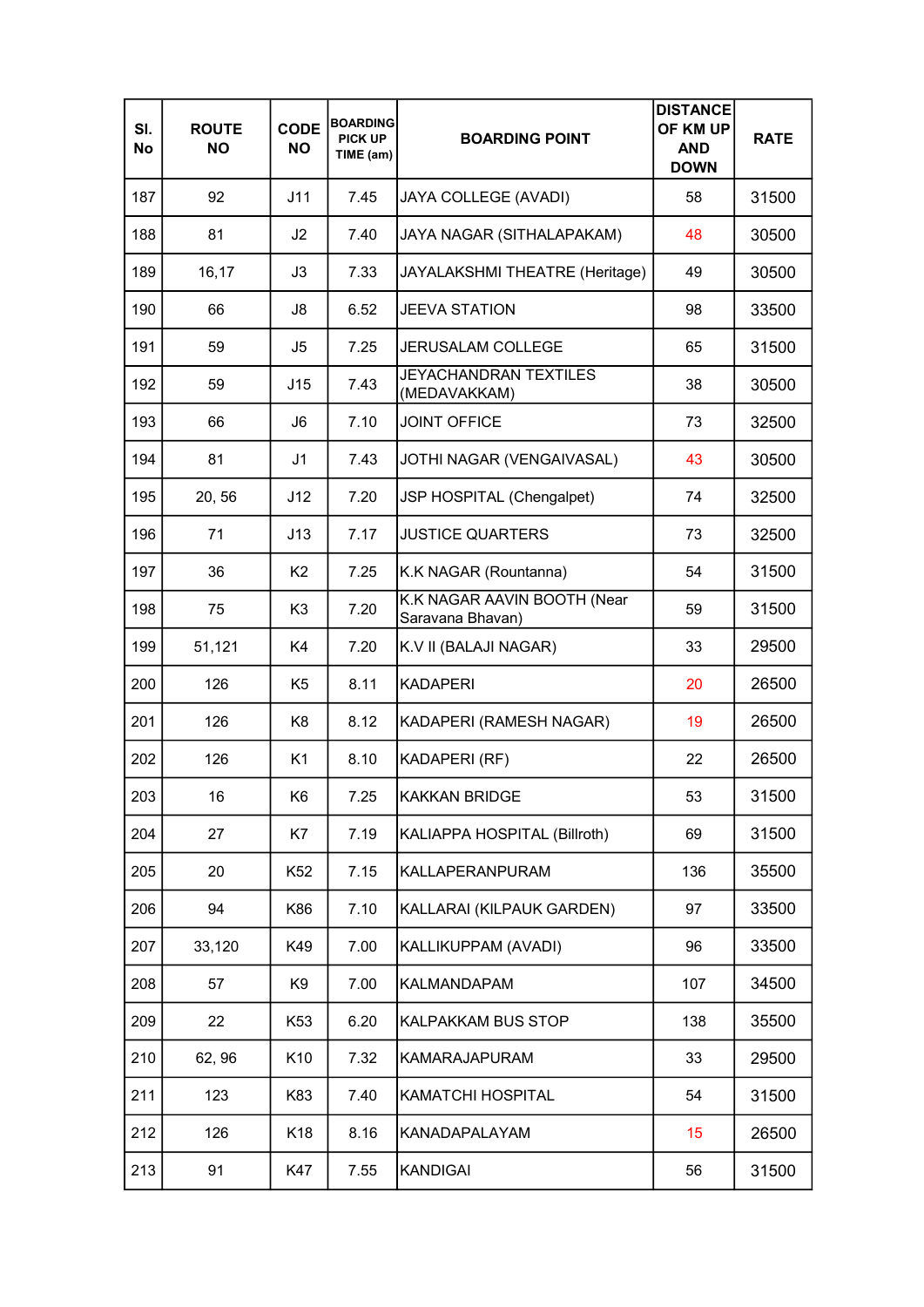| SI.<br>No | <b>ROUTE</b><br><b>NO</b> | <b>CODE</b><br><b>NO</b> | <b>BOARDING</b><br><b>PICK UP</b><br>TIME (am) | <b>BOARDING POINT</b>               | <b>DISTANCE</b><br>OF KM UP<br><b>AND</b><br><b>DOWN</b> | <b>RATE</b> |
|-----------|---------------------------|--------------------------|------------------------------------------------|-------------------------------------|----------------------------------------------------------|-------------|
| 214       | 91                        | K90                      | 7.50                                           | KANDIGAI POLICE QUARTERS            | 60                                                       | 31500       |
| 215       | 126                       | K <sub>15</sub>          | 8.15                                           | KANNADAPALAYAM MGR SILAI            | 16                                                       | 26500       |
| 216       | 61                        | K64                      | 6.25                                           | <b>KANNADASAN NAGAR</b>             | 118                                                      | 34500       |
| 217       | 81                        | K61                      | 7.52                                           | <b>KANNIKOIL</b>                    | 45                                                       | 30500       |
| 218       | 71                        | K <sub>16</sub>          | 7.22                                           | <b>KANNIMARA</b>                    | 72                                                       | 32500       |
| 219       | 18                        | K50                      | 7.10                                           | <b>KANTHANCHAVADI</b>               | 72                                                       | 32500       |
| 220       | 125                       | K74                      | 7.27                                           | <b>KARAMPAKKAM (Porur)</b>          | 49                                                       | 30500       |
| 221       | 18                        | K <sub>17</sub>          | 7.25                                           | <b>KARAPAKKAM</b>                   | 66                                                       | 31500       |
| 222       | 112                       | K98                      | 8.07                                           | KARASANGAL                          | 48                                                       | 30500       |
| 223       | 20                        | K63                      | 7.05                                           | <b>KARUNGUZHI</b>                   | 140                                                      | 35500       |
| 224       | 26                        | K <sub>19</sub>          | 7.28                                           | <b>KASI THEATRE</b>                 | 52                                                       | 31500       |
| 225       | 57                        | K20                      | 6.55                                           | <b>KASIMEDU</b>                     | 108                                                      | 34500       |
| 226       | 53                        | K84                      | 7.35                                           | <b>KASPAPURAM</b>                   | 43                                                       | 30500       |
| 227       | 58                        | K21                      | 7.35                                           | <b>KATTANGULATHUR</b>               | 62                                                       | 31500       |
| 228       | 114                       | K88                      | 7.42                                           | <b>KATTUPAKKAM B.S</b>              | 50                                                       | 30500       |
| 229       | 120                       | K72                      | 6.50                                           | KAVANGARAI (Redhills)               | 108                                                      | 34500       |
| 230       | 44                        | K22                      | 7.16                                           | <b>KAVERY NAGAR</b>                 | 52                                                       | 31500       |
| 231       | 23,47                     | K <sub>23</sub>          | 7.40                                           | <b>KEELKATTALAI</b>                 | 46                                                       | 30500       |
| 232       | 104                       | K87                      | 7.32                                           | KELAKARANAI (S.P KOIL)              | 73                                                       | 32500       |
| 233       | 91                        | K46                      | 7.30                                           | <b>KELAMBAKKAM B.S</b>              | 77                                                       | 32500       |
| 234       | 91                        | K62                      | 7.35                                           | KELAMBAKKAM HOSPITAL<br>(Chettinad) | 78                                                       | 32500       |
| 235       | 37                        | K65                      | 7.10                                           | <b>KELLYS</b>                       | 96                                                       | 33500       |
| 236       | 32                        | K25                      | 7.25                                           | <b>KESAVARTHANI (B.S)</b>           | 52                                                       | 31500       |
| 237       | 37, 94                    | K66                      | 7.00                                           | KILPAUK GARDEN B.S.                 | 92                                                       | 33500       |
| 238       | 94                        | K85                      | 7.05                                           | KILPAUK GARDEN POOKADAI             | 98                                                       | 33500       |
| 239       | 37                        | K92                      | 7.12                                           | KILPAUK MUMMY DADDY                 | 94                                                       | 33500       |
| 240       | 77                        | K75                      | 7.20                                           | <b>KODAMBAKKAM</b>                  | 65                                                       | 31500       |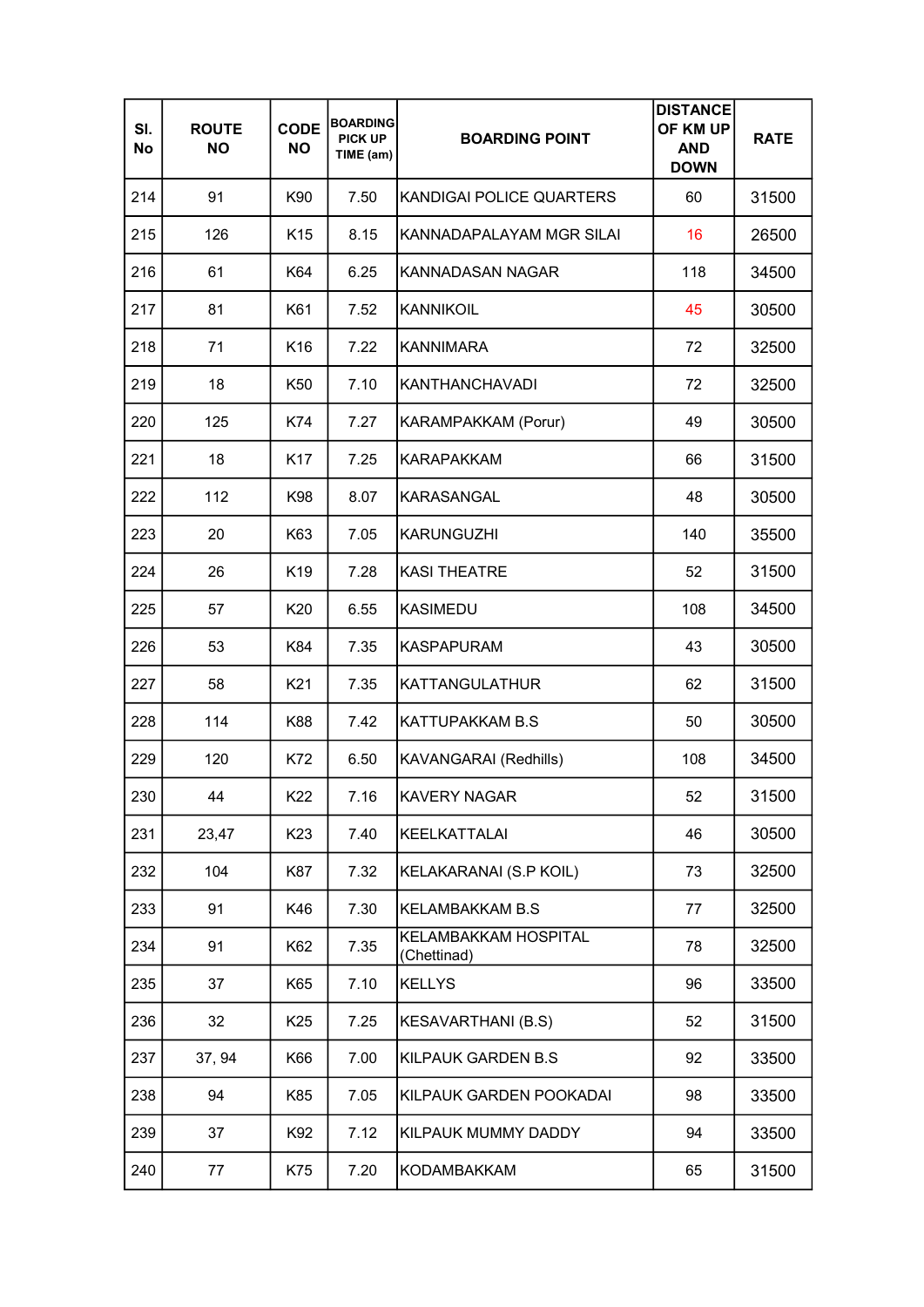| SI.<br>No | <b>ROUTE</b><br><b>NO</b> | <b>CODE</b><br><b>NO</b> | <b>BOARDING</b><br><b>PICK UP</b><br>TIME (am) | <b>BOARDING POINT</b>                 | <b>DISTANCE</b><br>OF KM UP<br><b>AND</b><br><b>DOWN</b> | <b>RATE</b> |
|-----------|---------------------------|--------------------------|------------------------------------------------|---------------------------------------|----------------------------------------------------------|-------------|
| 241       | 61                        | K67                      | 6.10                                           | KODUNGAIYUR MKB NAGAR                 | 117                                                      | 34500       |
| 242       | 61                        | K93                      | 6.45                                           | KODUNGAIYUR MUTHAMIZH<br><b>NAGAR</b> | 116                                                      | 34500       |
| 243       | 91                        | K48                      | 8.07                                           | <b>KOLAPAKKAM</b>                     | 43                                                       | 30500       |
| 244       | 48                        | K68                      | 7.00                                           | <b>KOLATHUR</b>                       | 100                                                      | 33500       |
| 245       | 107                       | K71                      | 6.52                                           | KOLATHUR CHURCH                       | 102                                                      | 34500       |
| 246       | 48                        | K80                      | 7.02                                           | KOLATHUR MOOHAMBIGAI KOIL             | 100                                                      | 33500       |
| 247       | 14                        | K28                      | 8.05                                           | <b>KONE KRISHNA</b>                   | 20                                                       | 26500       |
| 248       | 62, 96                    | K <sub>29</sub>          | 7.47                                           | KOOT ROAD (MEDAVAKKAM)                | 33                                                       | 29500       |
| 249       | 63                        | K69                      | 7.00                                           | <b>KORATTUR</b>                       | 94                                                       | 33500       |
| 250       | 50                        | K31                      | 7.20                                           | <b>KOTTIVAKKAM</b>                    | 72                                                       | 32500       |
| 251       | 27                        | K32                      | 7.28                                           | <b>KOTTURPURAM</b>                    | 65                                                       | 31500       |
| 252       | 106                       | K33                      | 7.35                                           | <b>KOVILAMPAKKAM</b>                  | 47                                                       | 30500       |
| 253       | 125                       | K34                      | 7.40                                           | <b>KOVUR</b>                          | 34                                                       | 29500       |
| 254       | 125                       | K89                      | 7.42                                           | KOVUR E.B OFFICE                      | 33                                                       | 29500       |
| 255       | 63                        | K70                      | 7.18                                           | KOYAMBEDU SIGNAL                      | 87                                                       | 32500       |
| 256       | 51, 81                    | K36                      | 7.26                                           | <b>KOZHIPPANNNAI</b><br>(MADAMPAKKAM) | 38                                                       | 29500       |
| 257       | 68,86                     | K54                      | 6.50                                           | <b>KPM BUS STAND</b>                  | 130                                                      | 35500       |
| 258       | 95                        | K <sub>55</sub>          | 6.42                                           | <b>KPM COLLECTOR OFFICE</b>           | 128                                                      | 35500       |
| 259       | 95                        | K11                      | 6.40                                           | KPM HOUSING BOARD (B.S)               | 132                                                      | 35500       |
| 260       | 86                        | K95                      | 7.20                                           | <b>KPM INDRA NAGAR</b>                | 97                                                       | 33500       |
| 261       | 86                        | K94                      | 7.10                                           | <b>KPM KAMMALVAR STREET</b>           | 100                                                      | 33500       |
| 262       | 68                        | K73                      | 7.20                                           | <b>KPM KANNIGAPURAM</b>               | 118                                                      | 34500       |
| 263       | 86                        | K77                      | 7.25                                           | <b>KPM MEENAKSHI HOSPITAL</b>         | 94                                                       | 33500       |
| 264       | 95                        | K56                      | 6.45                                           | <b>KPM METTU THERU</b>                | 126                                                      | 35500       |
| 265       | 68                        | K <sub>12</sub>          | 6.53                                           | <b>KPM MOONGIL MANDABAM</b>           | 125                                                      | 34500       |
| 266       | 86                        | K78                      | 7.15                                           | <b>KPM NEW RAILWAY STATION</b>        | 100                                                      | 33500       |
| 267       | 68,95                     | K81                      | 7.05                                           | KPM PACHAIPPAS COLLEGE                | 121                                                      | 34500       |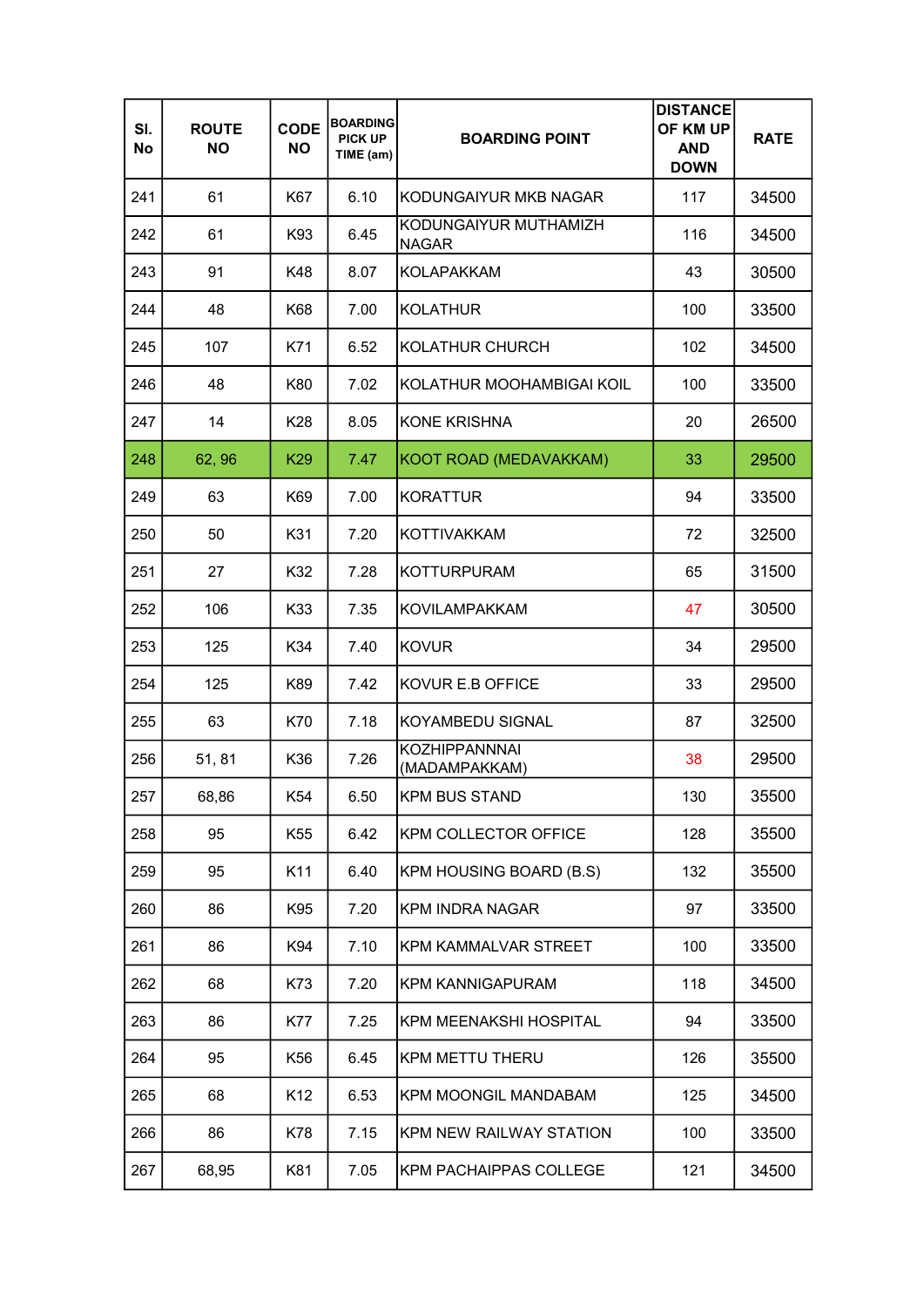| SI.<br>No | <b>ROUTE</b><br><b>NO</b> | <b>CODE</b><br><b>NO</b> | <b>BOARDING</b><br><b>PICK UP</b><br>TIME (am) | <b>BOARDING POINT</b>                     | <b>DISTANCE</b><br>OF KM UP<br><b>AND</b><br><b>DOWN</b> | <b>RATE</b> |
|-----------|---------------------------|--------------------------|------------------------------------------------|-------------------------------------------|----------------------------------------------------------|-------------|
| 268       | 68                        | K59                      | 7.16                                           | KPM PERIYAR NAGAR                         | 121                                                      | 34500       |
| 269       | 68                        | K <sub>13</sub>          | 7.03                                           | <b>KPM PERMUAL KOIL</b>                   | 120                                                      | 34500       |
| 270       | 86                        | K96                      | 7.40                                           | <b>KPM PILLAI CHATHIRAM</b>               | 85                                                       | 32500       |
| 271       | 95                        | K <sub>14</sub>          | 6.52                                           | <b>KPM POLICE STATION</b>                 | 123                                                      | 34500       |
| 272       | 86                        | K82                      | 7.05                                           | KPM POOKADAI SATHIRAM                     | 104                                                      | 34500       |
| 273       | 86                        | K79                      | 7.35                                           | <b>KPM RAJAKULAM</b>                      | 90                                                       | 32500       |
| 274       | 68,95                     | K57                      | 6.50                                           | KPM RENGASAMY KULAM                       | 124                                                      | 34500       |
| 275       | 86                        | K97                      | 7.45                                           | <b>KPM SENTHAMANGALAM</b>                 | 82                                                       | 32500       |
| 276       | 68,95                     | K58                      | 7.00                                           | <b>KPM TOLGATE</b>                        | 122                                                      | 34500       |
| 277       | 13,103                    | K37                      | 8.00                                           | KRISHNA NAGAR (MUDICHUR)                  | 22                                                       | 26500       |
| 278       | 78                        | K38                      | 7.55                                           | KRISHNA NAGAR (Pammal)                    | 34                                                       | 29500       |
| 279       | 102                       | K39                      | 8.05                                           | KULAM (MUDICHUR ROAD)                     | 20                                                       | 26500       |
| 280       | 114                       | K40                      | 7.45                                           | KUMANANCHAVADI                            | 45                                                       | 30500       |
| 281       | 67                        | K41                      | 7.55                                           | KUMARAN KUNDRAM                           | 30                                                       | 28500       |
| 282       | 116                       | K91                      | 7.12                                           | KUMARAN NAGAR (Chemmanchery)              | 76                                                       | 32500       |
| 283       | 52                        | K42                      | 7.28                                           | <b>KUN HYUNDAI</b>                        | 57                                                       | 31500       |
| 284       | 82,114, 125               | K43                      | 7.52                                           | <b>KUNDRATHUR</b>                         | 25                                                       | 26500       |
| 285       | 101                       | K44                      | 7.16                                           | <b>KUTCHERRY ROAD</b>                     | 79                                                       | 32500       |
| 286       | 34, 57                    | L1                       | 6.40                                           | L.M KOIL (THIRUVOTTIYUR)                  | 113                                                      | 34500       |
| 287       | 112                       | L9                       | 7.54                                           | LAKSHMI NAGAR                             | 38                                                       | 30500       |
| 288       | 128                       | L14                      | 7.52                                           | LAKSHMI AMMAL COLLEGE                     | 38                                                       | 30500       |
| 289       | 93                        | L13                      | 6.45                                           | <b>LAKSHMI AMMAN KOIL</b><br>(TONDIARPET) | 109                                                      | 34500       |
| 290       | 32                        | L11                      | 7.25                                           | LAKSHMI NAGAR (Porur)                     | 50                                                       | 30500       |
| 291       | 13, 102, 103              | L2                       | 8.04                                           | LAKSHMIPURAM SERVICE RD                   | 20                                                       | 26500       |
| 292       | 77                        | L <sub>3</sub>           | 7.15                                           | <b>LIBERTY</b>                            | 60                                                       | 31500       |
| 293       | 40                        | L4                       | 7.10                                           | LIGHT HOUSE (MARINA)                      | 77                                                       | 32500       |
| 294       | 77                        | L8                       | 7.04                                           | LOYALA COLLEGE                            | 64                                                       | 31500       |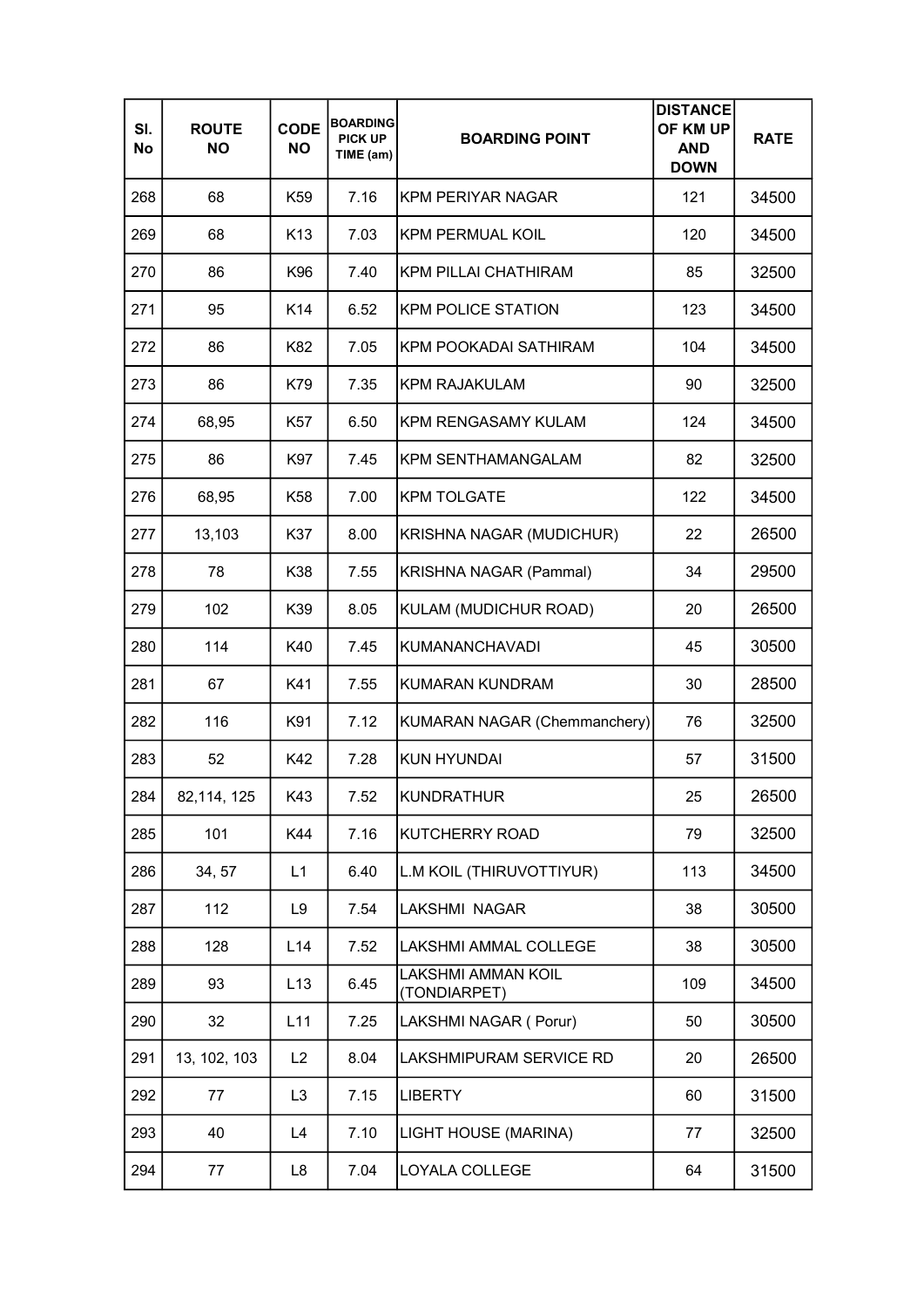| SI.<br>No | <b>ROUTE</b><br><b>NO</b> | <b>CODE</b><br><b>NO</b> | <b>BOARDING</b><br><b>PICK UP</b><br>TIME (am) | <b>BOARDING POINT</b>                 | <b>DISTANCE</b><br>OF KM UP<br><b>AND</b><br><b>DOWN</b> | <b>RATE</b> |
|-----------|---------------------------|--------------------------|------------------------------------------------|---------------------------------------|----------------------------------------------------------|-------------|
| 295       | 63,90                     | L10                      | 7.05                                           | <b>LUCAS TVS</b>                      | 92                                                       | 33500       |
| 296       | 101                       | L7                       | 7.08                                           | <b>LUZ BUS STOP</b>                   | 87                                                       | 32500       |
| 297       | 101                       | L12                      | 7.00                                           | <b>LUZ CHURCH ROAD</b>                | 86                                                       | 32500       |
| 298       | 48                        | M66                      | 6.55                                           | M. G. R. SILAI (Retteri)              | 108                                                      | 34500       |
| 299       | 36                        | M1                       | 7.23                                           | M.G.R NAGAR (B.S)                     | 55                                                       | 31500       |
| 300       | 97                        | M37                      | 8.05                                           | M.I.E.T. BRIDGE                       | 30                                                       | 28500       |
| 301       | 119                       | M <sub>2</sub>           | 8.05                                           | M.I.T GATE                            | 28                                                       | 28500       |
| 302       | 61                        | M53                      | 6.30                                           | M.R. NAGAR                            | 117                                                      | 34500       |
| 303       | 72                        | M35                      | 7.40                                           | M.R.C. MILK BOOTH                     | 79                                                       | 32500       |
| 304       | 72                        | M48                      | 7.43                                           | M.R.C. NAGAR                          | 79                                                       | 32500       |
| 305       | 126                       | M41                      | 8.13                                           | <b>MAAGAMAYI TEMPLE</b><br>(TAMBARAM) | 18                                                       | 26500       |
| 306       | 114                       | M5                       | 7.50                                           | <b>MAANGADU</b>                       | 33                                                       | 29500       |
| 307       | 81                        | M34                      | 8.02                                           | <b>MADAMBAKKAM BUS STAND</b>          | 39                                                       | 30500       |
| 308       | 81                        | M46                      | 8.05                                           | <b>MADAMBAKKAM SIVAN KOIL</b>         | 40                                                       | 30500       |
| 309       | 82                        | M <sub>6</sub>           | 7.45                                           | MADANANTHAPURAM                       | 49                                                       | 30500       |
| 310       | 90                        | M50                      | 6.42                                           | <b>MADAVARAM ROUNTANNA</b>            | 103                                                      | 34500       |
| 311       | 100                       | M79                      | 8.02                                           | MADHANAPURAM (MUDICHUR)               | 29                                                       | 28500       |
| 312       | 80                        | M45                      | 6.22                                           | MADHAVARAM MAIN GATE                  | 113                                                      | 34500       |
| 313       | 80                        | M44                      | 6.20                                           | MADHAVARAM MMC                        | 115                                                      | 34500       |
| 314       | 52                        | M7                       | 7.40                                           | <b>MADHYA KAILASH</b>                 | 66                                                       | 31500       |
| 315       | 23, 24                    | M8                       | 7.35                                           | MADIPAKKAM (Axis BANK)                | 50                                                       | 30500       |
| 316       | 23                        | M9                       | 7.25                                           | MADIPAKKAM (B.S)                      | 53                                                       | 31500       |
| 317       | 47                        | M10                      | 7.38                                           | MADIPAKKAM (KUTT ROAD)                | 52                                                       | 31500       |
| 318       | 20                        | M39                      | 6.40                                           | MADURANTHAKAM B.S                     | 148                                                      | 35500       |
| 319       | 63                        | M54                      | 7.27                                           | <b>MADURAVOYAL</b>                    | 86                                                       | 32500       |
| 320       | 37,63                     | M57                      | 7.30                                           | MADURAVOYAL BYPASS                    | 83                                                       | 32500       |
| 321       | 46                        | M55                      | 7.29                                           | MADURAVOYAL ERIKKARAI                 | 63                                                       | 31500       |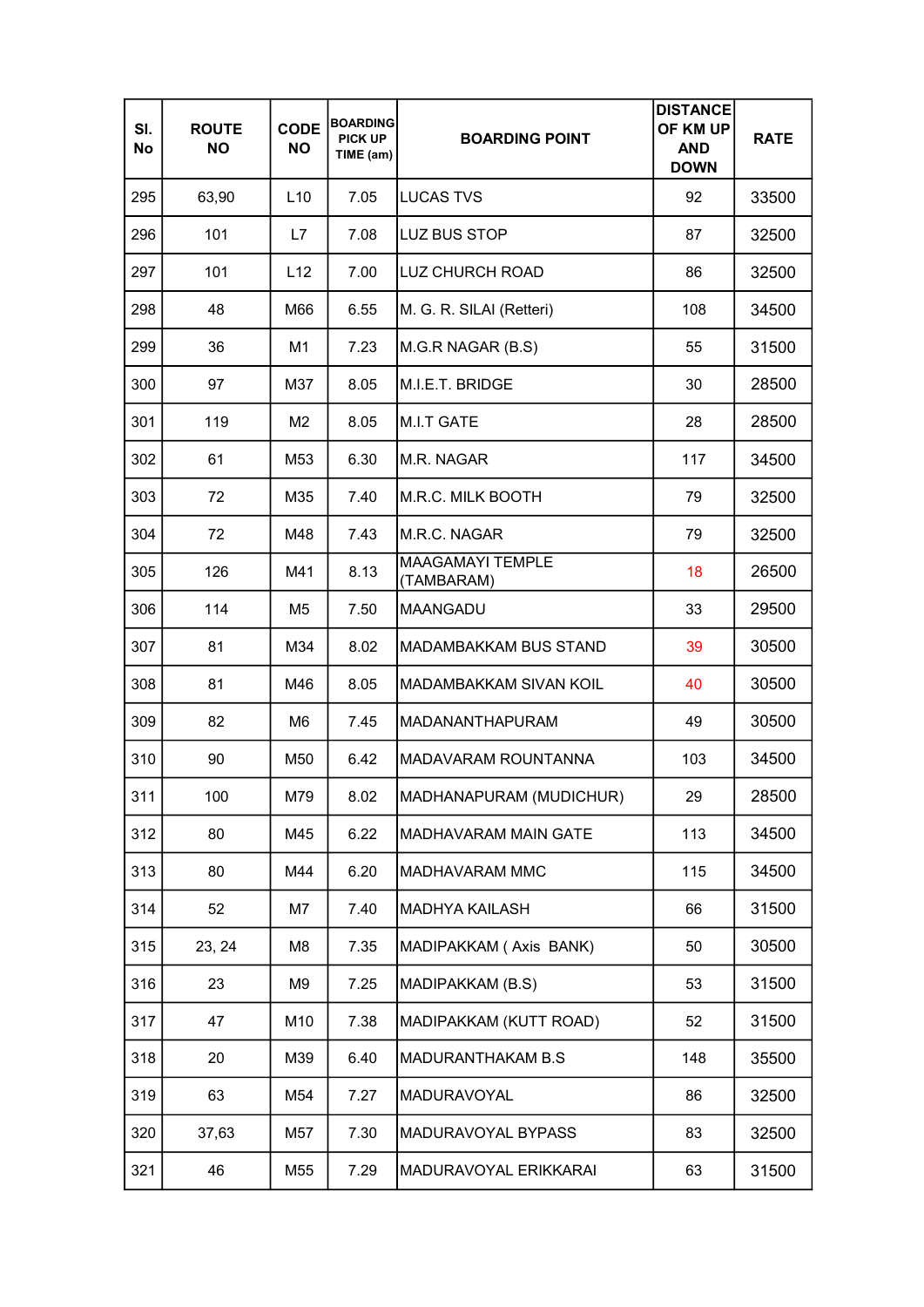| SI.<br>No | <b>ROUTE</b><br><b>NO</b> | <b>CODE</b><br><b>NO</b> | <b>BOARDING</b><br><b>PICK UP</b><br>TIME (am) | <b>BOARDING POINT</b>                     | <b>DISTANCE</b><br>OF KM UP<br><b>AND</b><br><b>DOWN</b> | <b>RATE</b> |
|-----------|---------------------------|--------------------------|------------------------------------------------|-------------------------------------------|----------------------------------------------------------|-------------|
| 322       | 63                        | M56                      | 7.30                                           | MADURAVOYAL MARKET                        | 86                                                       | 32500       |
| 323       | 63                        | M67                      | 7.29                                           | MADURAVOYAL MURUGAN KOIL<br><b>ARCH</b>   | 86                                                       | 32500       |
| 324       | 15, 108                   | M11                      | 7.43                                           | <b>MAHALAKSHMI NAGAR</b>                  | 32                                                       | 29500       |
| 325       | 93                        | M12                      | 6.54                                           | <b>MAHARANI THEATRE</b>                   | 108                                                      | 34500       |
| 326       | 55, 56                    | M68                      | 7.25                                           | <b>MAHINDRA CITY</b>                      | 71                                                       | 32500       |
| 327       | 114                       | M28                      | 7.49                                           | MALLIGA THEATRE (MANGADU)                 | 35                                                       | 29500       |
| 328       | 20                        | M81                      | 7.27                                           | <b>MAMANDUR</b>                           | 82                                                       | 32500       |
| 329       | 91                        | M85                      | 7.45                                           | <b>MAMBAKKAM</b>                          | 63                                                       | 31500       |
| 330       | 107                       | M61                      | 6.10                                           | <b>MANALI INDIAN BANK</b>                 | 135                                                      | 35500       |
| 331       | 107                       | M62                      | 6.12                                           | <b>MANALI MARKET</b>                      | 134                                                      | 35500       |
| 332       | 60                        | M <sub>13</sub>          | 7.30                                           | <b>MANAPAKKAM</b>                         | 54                                                       | 31500       |
| 333       | 79                        | M14                      | 7.10                                           | <b>MANAVALA NAGAR</b>                     | 84                                                       | 32500       |
| 334       | 27                        | M <sub>15</sub>          | 7.15                                           | MANDAVELI (DEPOT)                         | 73                                                       | 32500       |
| 335       | 81                        | M31                      | 7.44                                           | <b>MANICKAM NAGAR</b><br>(VENGAIVASAL)    | 42                                                       | 30500       |
| 336       | 112                       | M40                      | 8.05                                           | <b>MANIMANGALAM JUNCTION</b>              | 41                                                       | 30500       |
| 337       | 112                       | M4                       | 8.00                                           | <b>MANIMANGALAM PTC QUARTERS</b>          | 42                                                       | 30500       |
| 338       | 93                        | M69                      | 7.05                                           | <b>MANNADI</b>                            | 101                                                      | 34500       |
| 339       | 117                       | M16                      | 7.45                                           | MANNIVAKKAM (HIGH SCHOOL)                 | 42                                                       | 30500       |
| 340       | 112, 117                  | M51                      | 7.50                                           | MANNIVAKKAM KUTT RD                       | 40                                                       | 30500       |
| 341       | 53, 128                   | M36                      | 7.40                                           | MAPPEDU (AGARAM)                          | 44                                                       | 30500       |
| 342       | 58, 104                   | ΜЗ                       | 7.30                                           | MARAIMALAI NAGAR (B.S)                    | 70                                                       | 31500       |
| 343       | 29                        | M17                      | 7.27                                           | MARUTHEESHWARAR TEMPLE                    | 69                                                       | 31500       |
| 344       | 59,109                    | M19                      | 7.25                                           | <b>MEDAVAKKAM</b>                         | 36                                                       | 30500       |
| 345       | 56                        | M86                      | 6.40                                           | MEENAKASHI POLYTECHNIC -<br>KADALMANGALAM | 135                                                      | 35500       |
| 346       | 49                        | M20                      | 7.40                                           | MEENAMBAKKAM (Near to Jain<br>College)    | 36                                                       | 30500       |
| 347       | 20                        | M80                      | 7.10                                           | <b>MELAVALAVAMPETTAI</b>                  | 138                                                      | 35500       |
| 348       | 21                        | M38                      | 6.50                                           | <b>MELMARUVATHUR</b>                      | 160                                                      | 36500       |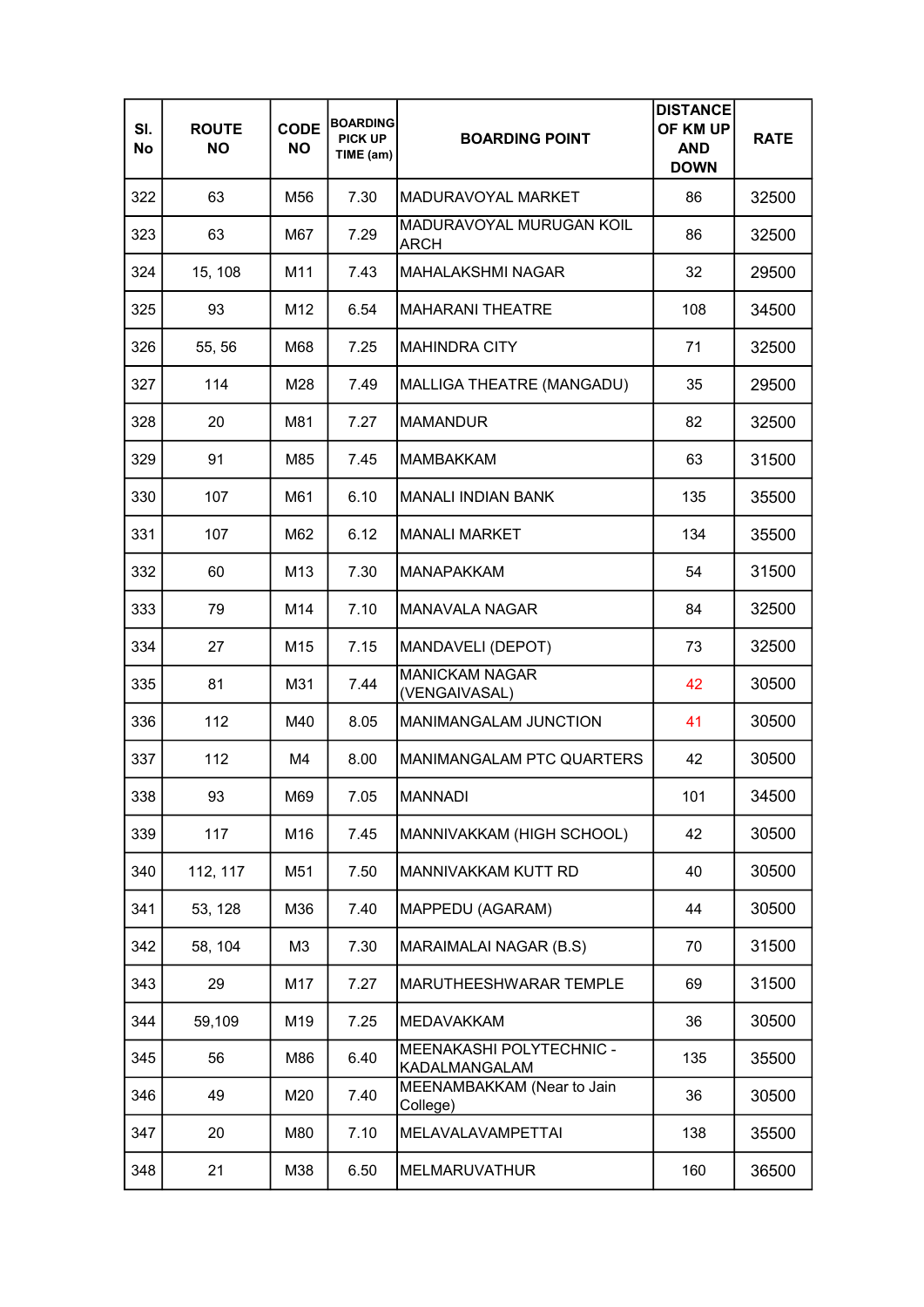| SI.<br>No | <b>ROUTE</b><br><b>NO</b> | <b>CODE</b><br><b>NO</b> | <b>BOARDING</b><br><b>PICK UP</b><br>TIME (am) | <b>BOARDING POINT</b>                  | <b>DISTANCE</b><br>OF KM UP<br><b>AND</b><br><b>DOWN</b> | <b>RATE</b> |
|-----------|---------------------------|--------------------------|------------------------------------------------|----------------------------------------|----------------------------------------------------------|-------------|
| 349       | 70, 97                    | M21                      | 8.07                                           | <b>MEPZ</b>                            | 28                                                       | 28500       |
| 350       | 77                        | M18                      | 6.55                                           | <b>METHA NAGAR</b>                     | 66                                                       | 31500       |
| 351       | 39                        | M78                      | 8.00                                           | METRO CITY (KUNDRATHUR)                | 32                                                       | 29500       |
| 352       | 32                        | M22                      | 7.30                                           | <b>METRO NAGAR - VLVKM</b>             | 48                                                       | 30500       |
| 353       | 18                        | M33                      | 7.20                                           | <b>METTUKUPPAM</b>                     | 70                                                       | 31500       |
| 354       | 93                        | M23                      | 7.00                                           | <b>MINT</b>                            | 107                                                      | 34500       |
| 355       | 89                        | M24                      | 7.15                                           | <b>MIRSAHIBET MARKET</b>               | 67                                                       | 31500       |
| 356       | 74                        | M25                      | 7.17                                           | <b>MMDA</b>                            | 64                                                       | 31500       |
| 357       | 107                       | M63                      | 6.16                                           | <b>MMDA MATTHUR</b>                    | 133                                                      | 35500       |
| 358       | 107                       | M64                      | 6.55                                           | MOOKAMBIKAI COMPLEX                    | 101                                                      | 34500       |
| 359       | 90, 107                   | M58                      | 6.33                                           | <b>MOOLAKADAI</b>                      | 105                                                      | 34500       |
| 360       | 90                        | M83                      | 6.38                                           | MOOLAKADAI KANAGAMA<br><b>SATHIRAM</b> | 104                                                      | 34500       |
| 361       | 60                        | M27                      | 7.25                                           | <b>MOON LIGHT</b>                      | 55                                                       | 31500       |
| 362       | 125                       | M84                      | 7.45                                           | <b>MOONDRAMKATTALAI</b>                | 33                                                       | 29500       |
| 363       | 101                       | M49                      | 7.18                                           | MORE SHOP (KUTCHERY RD)                | 80                                                       | 32500       |
| 364       | 82                        | M60                      | 7.50                                           | MOULIVAKKAM (BAI KADAI)                | 48                                                       | 30500       |
| 365       | 93                        | M71                      | 7.10                                           | MOUNT ROAD SANTHI THEATRE              | 88                                                       | 32500       |
| 366       | 16                        | M72                      | 7.33                                           | <b>MOUNT STATION</b>                   | 52                                                       | 31500       |
| 367       | 112                       | M29                      | 7.55                                           | MUDICHUR (CHRUCH)                      | 30                                                       | 28500       |
| 368       | 112                       | M26                      | 8.22                                           | MUDICHUR AATAI COMPANY                 | 29                                                       | 28500       |
| 369       | 60                        | M30                      | 7.24                                           | MUGALIVAKKAM (S& S company)            | 55                                                       | 31500       |
| 370       | 122                       | M82                      | 7.45                                           | MUGAPPAIR STATE BANK                   | 80                                                       | 32500       |
| 371       | 61                        | M73                      | 6.15                                           | MULLAI NAGAR (Kodungaiyur)             | 115                                                      | 34500       |
| 372       | 122                       | M59                      | 7.35                                           | MURUGAPPA NAGAR                        | 82                                                       | 32500       |
| 373       | 120                       | M65                      | 7.32                                           | MURUGAPPA POLYTECHNIC                  | 78                                                       | 32500       |
| 374       | 78                        | M32                      | 8.00                                           | MUTHAMIZH NAGAR (PAMMAL)               | 33                                                       | 29500       |
| 375       | 115                       | M52                      | 7.05                                           | <b>MUTHAPUDUPET</b>                    | 86                                                       | 32500       |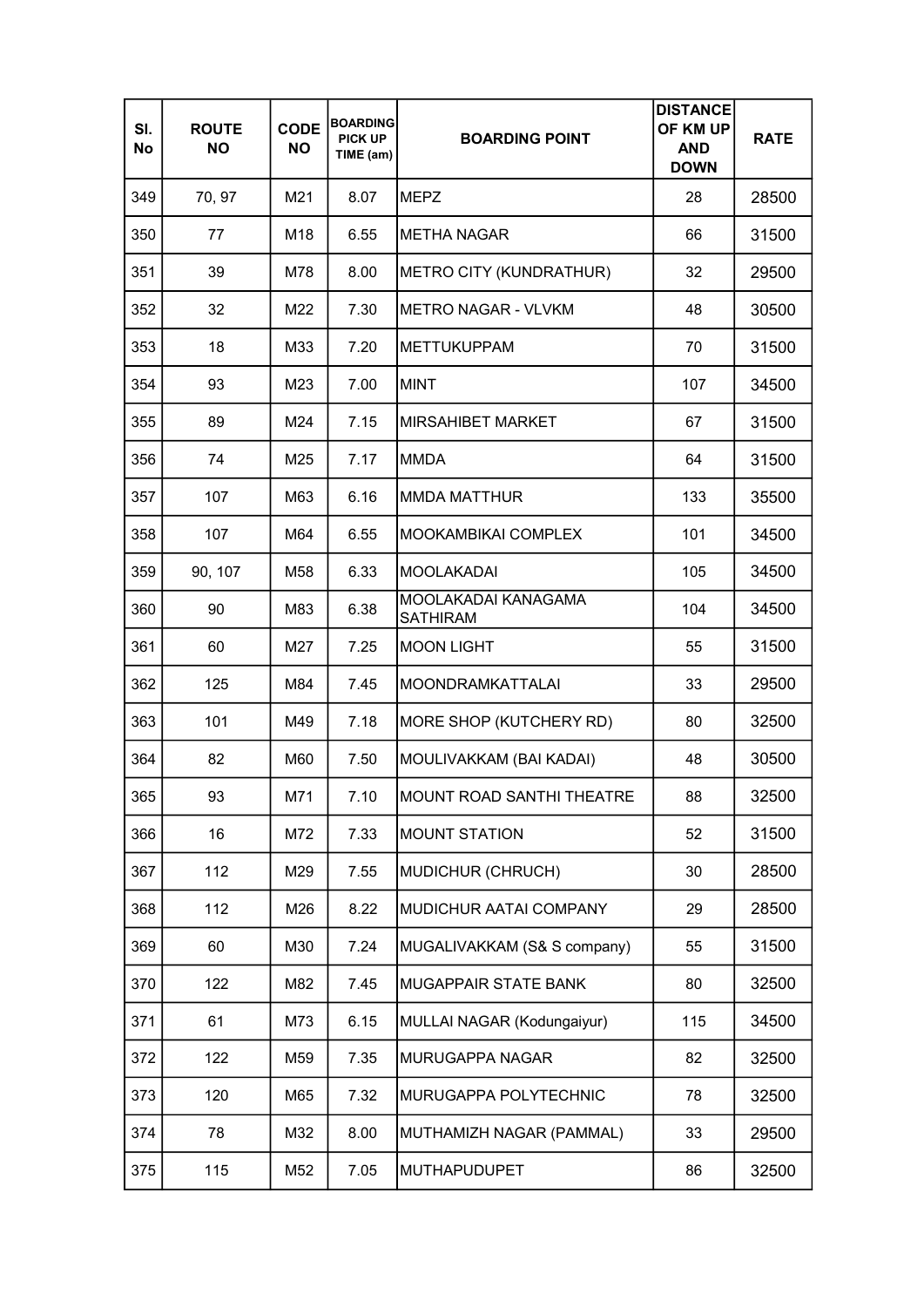| SI.<br>No | <b>ROUTE</b><br><b>NO</b> | <b>CODE</b><br><b>NO</b> | <b>BOARDING</b><br><b>PICK UP</b><br>TIME (am) | <b>BOARDING POINT</b>                      | <b>DISTANCE</b><br>OF KM UP<br><b>AND</b><br><b>DOWN</b> | <b>RATE</b> |
|-----------|---------------------------|--------------------------|------------------------------------------------|--------------------------------------------|----------------------------------------------------------|-------------|
| 376       | 19                        | M75                      | 7.40                                           | MUVARASANPATTU KULAM                       | 65                                                       | 31500       |
| 377       | 19                        | M76                      | 7.45                                           | MUVARASANPATTU PERIYAR<br>SILAI            | 63                                                       | 31500       |
| 378       | 19                        | M77                      | 7.43                                           | MUVARASANPATTU POLICE<br><b>BOOTH</b>      | 64                                                       | 31500       |
| 379       | 16                        | N <sub>1</sub>           | 7.30                                           | N.G.O COLONY                               | 54                                                       | 31500       |
| 380       | 94                        | N <sub>2</sub>           | 7.25                                           | NADAMUNI THEATRE                           | 93                                                       | 33500       |
| 381       | 127                       | N30                      | 8.03                                           | NAGALKENI MGR SILAI                        | 26                                                       | 28500       |
| 382       | 127                       | N31                      | 8.05                                           | NAGALKENI PETROL BUNK                      | 25                                                       | 26500       |
| 383       | 101                       | N <sub>24</sub>          | 6.55                                           | NAGESWARA PARK                             | 90                                                       | 32500       |
| 384       | 86                        | N <sub>25</sub>          | 8.15                                           | <b>NALLUR</b>                              | 14                                                       | 21000       |
| 385       | 60                        | N <sub>2</sub> 7         | 7.30                                           | NANDAMBAKKAM (PORUR)                       | 50                                                       | 30500       |
| 386       | 59                        | N <sub>4</sub>           | 7.28                                           | NARAYANAPURAM                              | 63                                                       | 31500       |
| 387       | 26                        | N <sub>5</sub>           | 7.30                                           | <b>NATESAN NAGAR</b>                       | 67                                                       | 31500       |
| 388       | 112                       | N <sub>20</sub>          | 7.52                                           | NATESAN SCHOOL (MANNIVAKM)                 | 39                                                       | 30500       |
| 389       | 124                       | N <sub>18</sub>          | 7.55                                           | NATIONAL SCHOOL                            | 30                                                       | 28500       |
| 390       | 116                       | N <sub>23</sub>          | 7.07                                           | <b>NAVALUR</b>                             | 86                                                       | 32500       |
| 391       | 79                        | N <sub>26</sub>          | 7.35                                           | NAZARATHPET                                | 35                                                       | 29500       |
| 392       | 67                        | N <sub>6</sub>           | 8.00                                           | <b>NEAR BRIDGE (MIT)</b>                   | 26                                                       | 28500       |
| 393       | 29                        | N <sub>11</sub>          | 7.07                                           | NEELANKARAI                                | 84                                                       | 32500       |
| 394       | 105                       | N <sub>19</sub>          | 8.18                                           | <b>NEHRU NAGAR</b><br>(HASTHINAPURAM)      | 32                                                       | 29500       |
| 395       | 56                        | N32                      | 6.55                                           | <b>NELLI KOOT ROAD</b>                     | 110                                                      | 34500       |
| 396       | 77                        | N7                       | 6.50                                           | <b>NELSON MANICKAM ROAD</b>                | 68                                                       | 31500       |
| 397       | 63                        | N21                      | 7.22                                           | <b>NERKUNDRAM</b>                          | 87                                                       | 32500       |
| 398       | 46                        | N <sub>15</sub>          | 7.27                                           | <b>NERKUNDRAM MOSQUE</b>                   | 64                                                       | 31500       |
| 399       | 36                        | N <sub>8</sub>           | 7.20                                           | <b>NESAPAKKAM (B.S)</b>                    | 57                                                       | 31500       |
| 400       | 37                        | N28                      | 7.18                                           | NEW AVADI ROAD ANTON'S SHOP                | 90                                                       | 32500       |
| 401       | 37                        | N <sub>29</sub>          | 7.20                                           | NEW AVADI ROAD LIFELINE<br><b>HOSPITAL</b> | 89                                                       | 32500       |
| 402       | 55, 56                    | N <sub>9</sub>           | 7.17                                           | <b>NEW BUS STAND (CGL)</b>                 | 83                                                       | 32500       |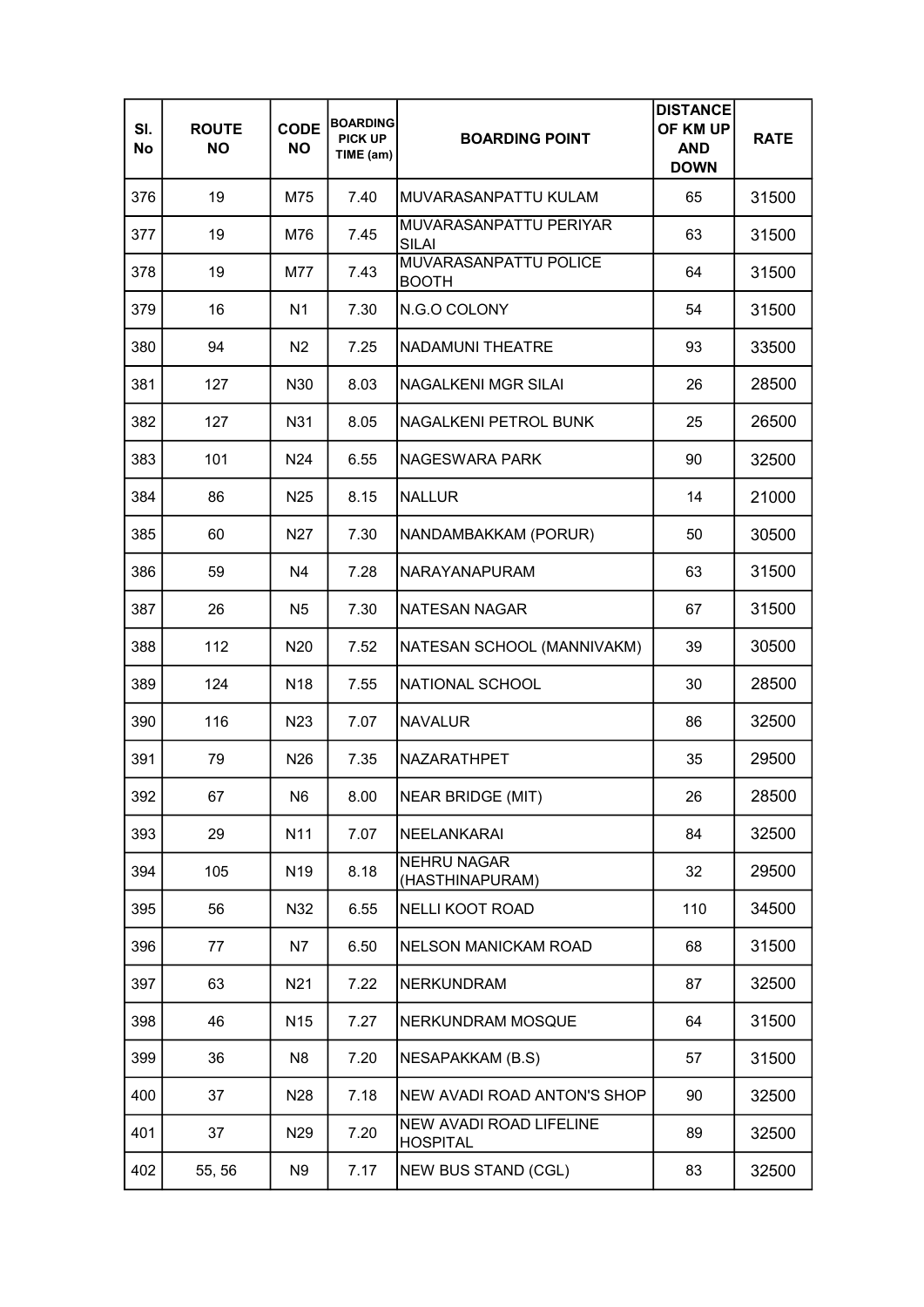| SI.<br><b>No</b> | <b>ROUTE</b><br><b>NO</b> | <b>CODE</b><br><b>NO</b> | <b>BOARDING</b><br><b>PICK UP</b><br>TIME (am) | <b>BOARDING POINT</b>                | <b>DISTANCE</b><br>OF KM UP<br><b>AND</b><br><b>DOWN</b> | <b>RATE</b> |
|------------------|---------------------------|--------------------------|------------------------------------------------|--------------------------------------|----------------------------------------------------------|-------------|
| 403              | 89                        | N <sub>10</sub>          | 7.25                                           | NEW COLLEGE (B.S)                    | 66                                                       | 31500       |
| 404              | 66                        | N <sub>22</sub>          | 7.06                                           | NOOR HOTEL (AYNAVARAM)               | 90                                                       | 32500       |
| 405              | 81                        | N <sub>17</sub>          | 7.58                                           | <b>NOOTHANCHARI</b>                  | 41                                                       | 30500       |
| 406              | 46                        | N <sub>13</sub>          | 7.15                                           | <b>NSK NAGAR</b>                     | 70                                                       | 31500       |
| 407              | 59                        | O <sub>1</sub>           | 7.35                                           | OIL COMPANY (PALLIKARNAI)            | 52                                                       | 31500       |
| 408              | 99                        | O <sub>2</sub>           | 7.35                                           | OIL MILL STOP                        | 50                                                       | 30500       |
| 409              | 49                        | O7                       | 7.38                                           | <b>OLYMPIA</b>                       | 51                                                       | 31500       |
| 410              | 79                        | O <sub>4</sub>           | 7.05                                           | <b>ONDIKUPPAM</b>                    | 82                                                       | 32500       |
| 411              | 74                        | O <sub>5</sub>           | 7.22                                           | OPP. TO SRM (VADAPALANI)             | 62                                                       | 31500       |
| 412              | 33                        | O <sub>6</sub>           | 7.10                                           | <b>ORAKADAM (AVADI)</b>              | 88                                                       | 32500       |
| 413              | 117                       | O <sub>9</sub>           | 7.30                                           | ORAKADAM (WALAJABAD)                 | 60                                                       | 31500       |
| 414              | 66                        | O <sub>8</sub>           | 7.02                                           | <b>OTTERI</b>                        | 97                                                       | 33500       |
| 415              | 81                        | O <sub>10</sub>          | 7.20                                           | <b>OTTIYAMBAKKAM</b>                 | 60                                                       | 31500       |
| 416              | 56                        | O <sub>3</sub>           | 6.50                                           | OZHAIYUR KOOT ROAD                   | 119                                                      | 34500       |
| 417              | 18                        | P <sub>1</sub>           | 7.23                                           | P.T.C QUARTERS                       | 68                                                       | 31500       |
| 418              | 37                        | P92                      | 7.22                                           | PACHAYAPASS COLLEGE                  | 87                                                       | 32500       |
| 419              | 20                        | P79                      | 7.20                                           | <b>PADALAM</b>                       | 92                                                       | 33500       |
| 420              | 117                       | P <sub>2</sub>           | 7.40                                           | <b>PADAPPAI</b>                      | 50                                                       | 30500       |
| 421              | 90                        | P60                      | 7.25                                           | <b>PADI SIGNAL</b>                   | 90                                                       | 32500       |
| 422              | 51                        | P <sub>5</sub>           | 7.31                                           | PADMAVATHI NAGAR                     | 31                                                       | 29500       |
| 423              | 73,100                    | P4                       | 8.05                                           | <b>PADMAVATHY</b><br>KALYANAMANDAPAM | 28                                                       | 28500       |
| 424              | 116                       | P68                      | 7.00                                           | <b>PADUR</b>                         | 92                                                       | 33500       |
| 425              | 53                        | P82                      | 7.30                                           | <b>PADUVANCHERRY</b>                 | 44                                                       | 30500       |
| 426              | 29                        | P <sub>6</sub>           | 7.10                                           | <b>PALAVAKKAM</b>                    | 74                                                       | 32500       |
| 427              | 19,69                     | P <sub>8</sub>           | 7.40                                           | PALAVANTHANGAL SUBWAY                | 49                                                       | 30500       |
| 428              | 76                        | P <sub>9</sub>           | 8.05                                           | <b>PALLAVARAM</b>                    | 35                                                       | 29500       |
| 429              | 76                        | P <sub>10</sub>          | 8.08                                           | PALLAVARAM SIGNAL                    | 35                                                       | 29500       |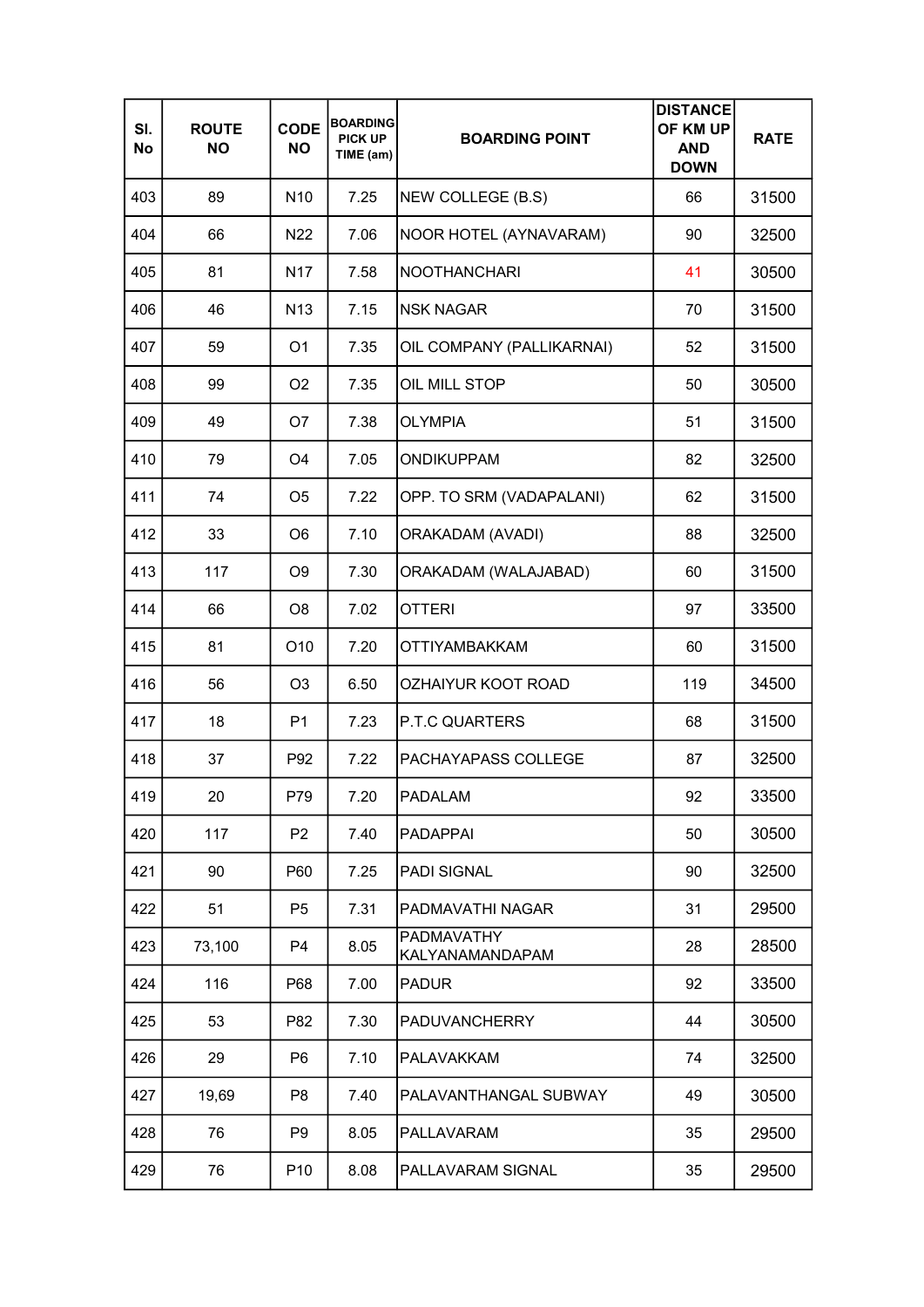| SI.<br>No | <b>ROUTE</b><br><b>NO</b> | <b>CODE</b><br><b>NO</b> | <b>BOARDING</b><br><b>PICK UP</b><br>TIME (am) | <b>BOARDING POINT</b>            | <b>DISTANCE</b><br>OF KM UP<br><b>AND</b><br><b>DOWN</b> | <b>RATE</b> |
|-----------|---------------------------|--------------------------|------------------------------------------------|----------------------------------|----------------------------------------------------------|-------------|
| 430       | 59                        | P11                      | 7.33                                           | PALLIKARANAI (B.S)               | 58                                                       | 31500       |
| 431       | 59                        | P <sub>12</sub>          | 7.30                                           | PALLIKARANAI GANESH NAGAR        | 60                                                       | 31500       |
| 432       | 59                        | P83                      | 7.40                                           | PALLIKARANAI HIGH SCHOOL         | 52                                                       | 31500       |
| 433       | 123                       | P85                      | 7.42                                           | PALLIKARANAI VINAYAGAPURAM       | 52                                                       | 31500       |
| 434       | 39,127                    | P <sub>14</sub>          | 7.45                                           | PAMMAL (Rettai Pillayar Kovil)   | 35                                                       | 29500       |
| 435       | 83                        | P90                      | 7.45                                           | PAMMAL INDANE GAS COMPANY        | 36                                                       | 30500       |
| 436       | 44                        | P <sub>15</sub>          | 7.32                                           | PANAGAL MALIGAI                  | 49                                                       | 30500       |
| 437       | 28                        | P <sub>16</sub>          | 7.15                                           | PANAGAL PARK                     | 60                                                       | 31500       |
| 438       | 46                        | P <sub>57</sub>          | 7.17                                           | PANCHALI AMMAN KOIL              | 69                                                       | 31500       |
| 439       | 115                       | P49                      | 7.45                                           | PANDIYAN RICE MILL               | 60                                                       | 31500       |
| 440       | 38                        | P73                      | 7.07                                           | PANNER NAGAR (Golden Flats)      | 82                                                       | 32500       |
| 441       | 125                       | P86                      | 7.35                                           | <b>PANNICHERRY</b>               | 35                                                       | 29500       |
| 442       | 117                       | P <sub>17</sub>          | 7.20                                           | <b>PANRUTI</b>                   | 75                                                       | 32500       |
| 443       | 19,69                     | P <sub>18</sub>          | 7.55                                           | PARK @ NANGANALLUR               | 52                                                       | 31500       |
| 444       | 38, 122                   | P61                      | 7.00                                           | PARK ROAD (GOLDEN FLATS)         | 84                                                       | 32500       |
| 445       | 94                        | P88                      | 7.35                                           | PARK ROAD SIGNAL (ANNA<br>NAGAR) | 87                                                       | 32500       |
| 446       | 97                        | P <sub>53</sub>          | 8.08                                           | PARK STOP - CITLAPAKKAM          | 30                                                       | 28500       |
| 447       | 57                        | P <sub>20</sub>          | 7.05                                           | <b>PARRYS</b>                    | 100                                                      | 33500       |
| 448       | 115                       | P <sub>50</sub>          | 7.50                                           | <b>PARUTHIPPATTU</b>             | 48                                                       | 30500       |
| 449       | 100                       | P <sub>52</sub>          | 8.05                                           | PARVATHI NAGAR (MUDICHUR)        | 28                                                       | 28500       |
| 450       | 92                        | P <sub>51</sub>          | 7.40                                           | <b>PATTABIRAM</b>                | 61                                                       | 31500       |
| 451       | 33                        | P91                      | 7.50                                           | PATTABIRAM GANDHI NAGAR          | 62                                                       | 31500       |
| 452       | 92                        | P74                      | 7.42                                           | PATTABIRAM RAILWAY GATE          | 60                                                       | 31500       |
| 453       | 37                        | P75                      | 6.45                                           | <b>PATTALAM</b>                  | 100                                                      | 33500       |
| 454       | 80                        | P67                      | 6.40                                           | <b>PERAMBUR</b>                  | 101                                                      | 34500       |
| 455       | 80                        | P62                      | 6.48                                           | PERAMBUR CHURCH                  | 102                                                      | 34500       |
| 456       | 80                        | P65                      | 6.42                                           | PERAMBUR MARKET                  | 104                                                      | 34500       |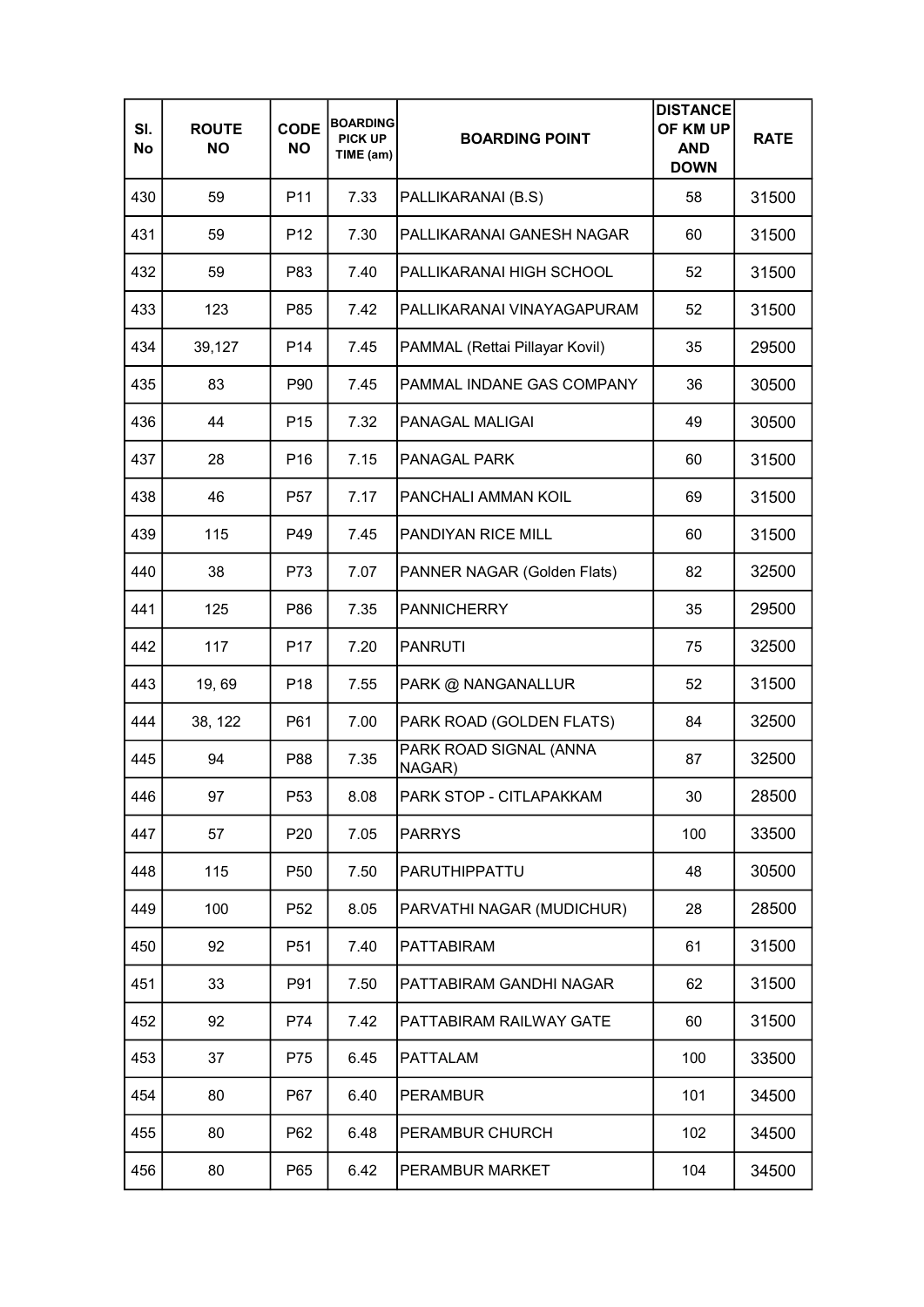| SI.<br>No | <b>ROUTE</b><br><b>NO</b> | <b>CODE</b><br><b>NO</b> | <b>BOARDING</b><br><b>PICK UP</b><br>TIME (am) | <b>BOARDING POINT</b>                     | <b>DISTANCE</b><br>OF KM UP<br><b>AND</b><br><b>DOWN</b> | <b>RATE</b> |
|-----------|---------------------------|--------------------------|------------------------------------------------|-------------------------------------------|----------------------------------------------------------|-------------|
| 457       | 80                        | P63                      | 6.46                                           | PERAMBUR R.S.                             | 102                                                      | 34500       |
| 458       | 107                       | P70                      | 6.37                                           | PERAMBUR SIMPSON                          | 104                                                      | 34500       |
| 459       | 80                        | P64                      | 6.52                                           | <b>PERAMBUR VENUS</b>                     | 106                                                      | 34500       |
| 460       | 34                        | P <sub>25</sub>          | 6.43                                           | PERIYAR NAGAR<br>(THIRUVOTTIYUR)          | 115                                                      | 34500       |
| 461       | 48                        | P80                      | 6.53                                           | PERIYAR NAGAR MARKET                      | 108                                                      | 34500       |
| 462       | 77                        | P <sub>27</sub>          | 7.10                                           | PERIYAR ROAD                              | 63                                                       | 31500       |
| 463       | 50                        | P81                      | 7.15                                           | PERIYAR SIGNAL ( PALAVAKKAM)              | 74                                                       | 32500       |
| 464       | 106                       | P <sub>3</sub>           | 7.46                                           | PERUMAL NAGAR (PALLAVARAM<br>BY PASS)     | 42                                                       | 30500       |
| 465       | 18, 116                   | P <sub>28</sub>          | 7.30                                           | PERUMBAKKAM                               | 62                                                       | 31500       |
| 466       | 64                        | P30                      | 8.10                                           | PERUNGALATHUR (B.S) G.S.T.<br><b>ROAD</b> | 32                                                       | 29500       |
| 467       | 73                        | P <sub>29</sub>          | 8.04                                           | PERUNGALATHUR (OLD)                       | 30                                                       | 28500       |
| 468       | 18                        | P31                      | 7.15                                           | <b>PERUNGUDI</b>                          | 71                                                       | 32500       |
| 469       | 106                       | P <sub>59</sub>          | 7.45                                           | PETROL BUNK (PALLAVARAM BY<br>PASS)       | 43                                                       | 30500       |
| 470       | 129                       | P87                      | 8.15                                           | PETROL BUNK (SIRUKALATHUR)                | 20                                                       | 26500       |
| 471       | 93                        | P76                      | 6.50                                           | POLICE STATION (TONDIARPET)               | 108                                                      | 34500       |
| 472       | 36                        | P34                      | 7.15                                           | PONDICHERY GUEST HOUSE                    | 59                                                       | 31500       |
| 473       | 116                       | P69                      | 7.15                                           | PONNIAMMAN KOIL<br>(CHEMMANCHERY)         | 75                                                       | 32500       |
| 474       | 23,24                     | P36                      | 7.30                                           | PONNIAMMAN KOIL (MPK)                     | 52                                                       | 31500       |
| 475       | 118                       | <b>P77</b>               | 7.50                                           | POONAMALLEE BYPASS BRIDGE                 | 47                                                       | 30500       |
| 476       | 124                       | P35                      | 8.00                                           | POONDY BAZAAR                             | 27                                                       | 28500       |
| 477       | 60                        | P38                      | 7.20                                           | <b>PORUR</b>                              | 59                                                       | 31500       |
| 478       | 82                        | P84                      | 7.38                                           | PORUR E.B                                 | 51                                                       | 31500       |
| 479       | 60                        | P93                      | 7.21                                           | PORUR POLICE BOOTH                        | 58                                                       | 31500       |
| 480       | 82                        | P39                      | 7.35                                           | PORUR ROUNTANA                            | 51                                                       | 31500       |
| 481       | 60                        | P94                      | 7.32                                           | PORUR SANGEETHA HOTEL                     | 49                                                       | 30500       |
| 482       | 79                        | P78                      | 7.00                                           | POST OFFICE (Thiruvallur)                 | 90                                                       | 32500       |
| 483       | 28,49                     | P41                      | 7.05                                           | POSTAL COLONY (B.S)                       | 66                                                       | 31500       |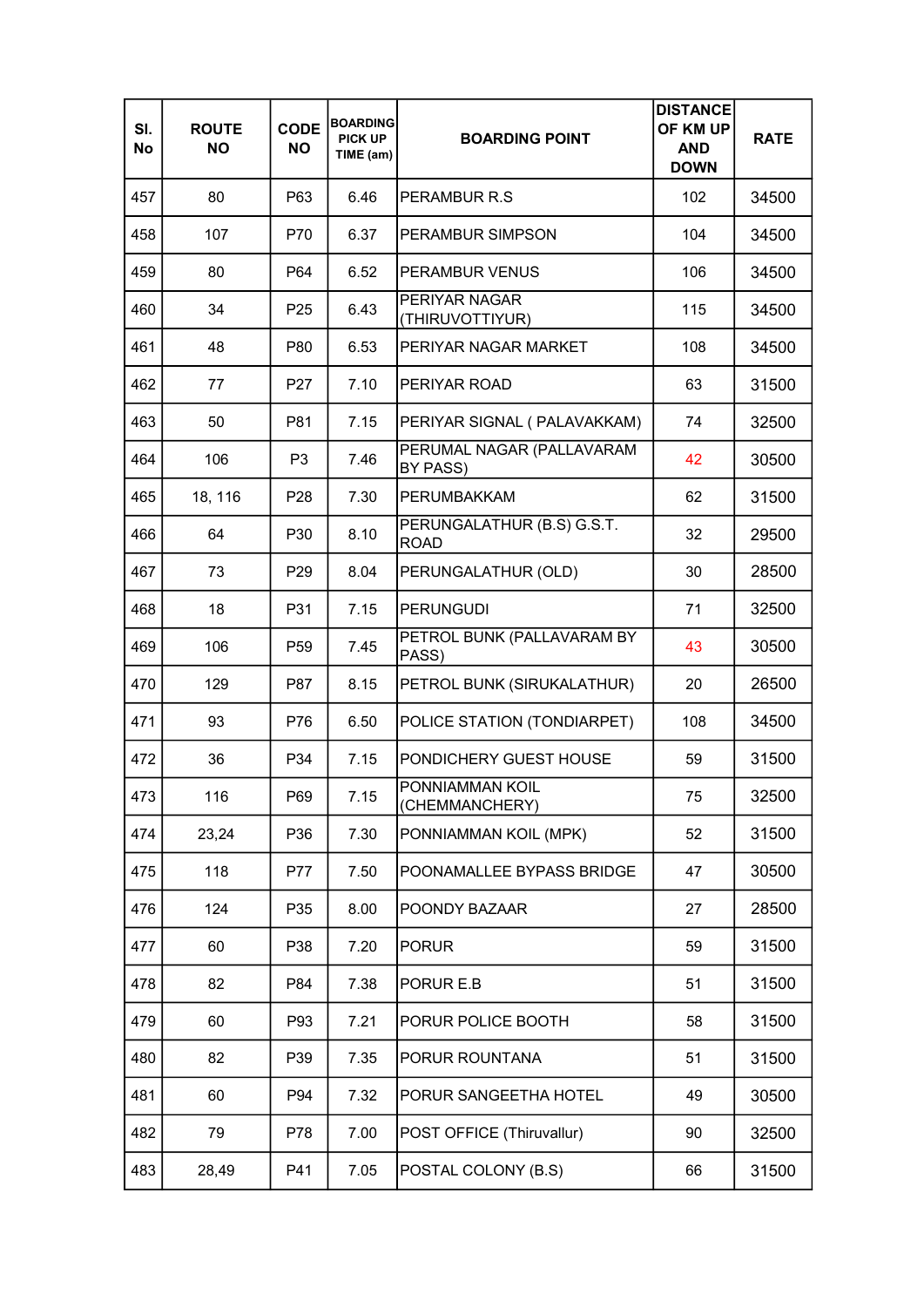| SI.<br>No | <b>ROUTE</b><br><b>NO</b> | <b>CODE</b><br><b>NO</b> | <b>BOARDING</b><br><b>PICK UP</b><br>TIME (am) | <b>BOARDING POINT</b>                | <b>DISTANCE</b><br>OF KM UP<br><b>AND</b><br><b>DOWN</b> | <b>RATE</b> |
|-----------|---------------------------|--------------------------|------------------------------------------------|--------------------------------------|----------------------------------------------------------|-------------|
| 484       | 77                        | P43                      | 7.15                                           | <b>POWER HOUSE</b>                   | 60                                                       | 31500       |
| 485       | 83                        | P32                      | 7.30                                           | POZHICHALLUR (B.S)                   | 38                                                       | 30500       |
| 486       | 127                       | P33                      | 7.45                                           | POZHICHALLUR KUTT ROAD               | 36                                                       | 30500       |
| 487       | 18                        | P45                      | 7.38                                           | <b>PUDHU NAGAR</b>                   | 62                                                       | 31500       |
| 488       | 91                        | P47                      | 7.40                                           | <b>PUDUPAKKAM</b>                    | 65                                                       | 31500       |
| 489       | 33                        | P48                      | 7.05                                           | <b>PUDUR</b>                         | 90                                                       | 32500       |
| 490       | 20                        | P <sub>56</sub>          | 7.23                                           | PUKATHURAI KOOT ROAD                 | 84                                                       | 32500       |
| 491       | 37                        | P66                      | 7.00                                           | PURASAWAKKAM TANK                    | 98                                                       | 33500       |
| 492       | 120                       | P71                      | 6.55                                           | <b>PUZHAL</b>                        | 106                                                      | 34500       |
| 493       | 120                       | P72                      | 7.00                                           | <b>PUZHAL CAMP</b>                   | 100                                                      | 33500       |
| 494       | 99                        | P <sub>55</sub>          | 7.30                                           | PUZHITHIVAKKAM (RELIANCE<br>FRESH)   | 52                                                       | 31500       |
| 495       | 118                       | R31                      | 7.42                                           | R. R. B. ENERGY COMPANY              | 48                                                       | 30500       |
| 496       | 120                       | R <sub>19</sub>          | 7.25                                           | RAGHAVENDRA KOVIL                    | 76                                                       | 32500       |
| 497       | 66, 94                    | R32                      | 7.10                                           | RAILWAY QUARTERS (ICF)               | 95                                                       | 33500       |
| 498       | 98                        | R <sub>1</sub>           | 7.25                                           | RAILWAY STATION (VELACHERY)          | 69                                                       | 31500       |
| 499       | 27                        | R <sub>3</sub>           | 7.17                                           | RAJA ANNAMALAIPURAM                  | 70                                                       | 31500       |
| 500       | 57                        | R33                      | 6.45                                           | RAJA KADAI                           | 114                                                      | 34500       |
| 501       | 15, 62, 96                | R <sub>2</sub>           | 7.35                                           | <b>RAJAKILPAKKAM</b>                 | 32                                                       | 29500       |
| 502       | 68,95                     | R <sub>5</sub>           | 7.15                                           | <b>RAJAMPET</b>                      | 107                                                      | 34500       |
| 503       | 24                        | R <sub>6</sub>           | 7.25                                           | RAM NAGAR (MPK)                      | 54                                                       | 31500       |
| 504       | 92,115                    | R <sub>21</sub>          | 7.27                                           | RAM RATHNA THEATRE                   | 67                                                       | 31500       |
| 505       | 114                       | R7                       | 7.35                                           | RAMACHANDRA(M.C)                     | 48                                                       | 30500       |
| 506       | 31                        | R8                       | 8.10                                           | RAMAR KOIL SANATORIUM                | 28                                                       | 28500       |
| 507       | 52                        | R9                       | 7.25                                           | RAMKAY TVS (ADYAR SIGNAL)            | 60                                                       | 31500       |
| 508       | 107                       | R <sub>29</sub>          | 6.50                                           | RAMNAGAR (Perambur)                  | 102                                                      | 34500       |
| 509       | 96                        | R37                      | 7.45                                           | RANGANATHAPURAM<br>(MEDAVAKKAM)      | 35                                                       | 29500       |
| 510       | 72                        | R35                      | 7.20                                           | RANI MEIYAMMAI SCHOOL<br>(Mandaveli) | 70                                                       | 31500       |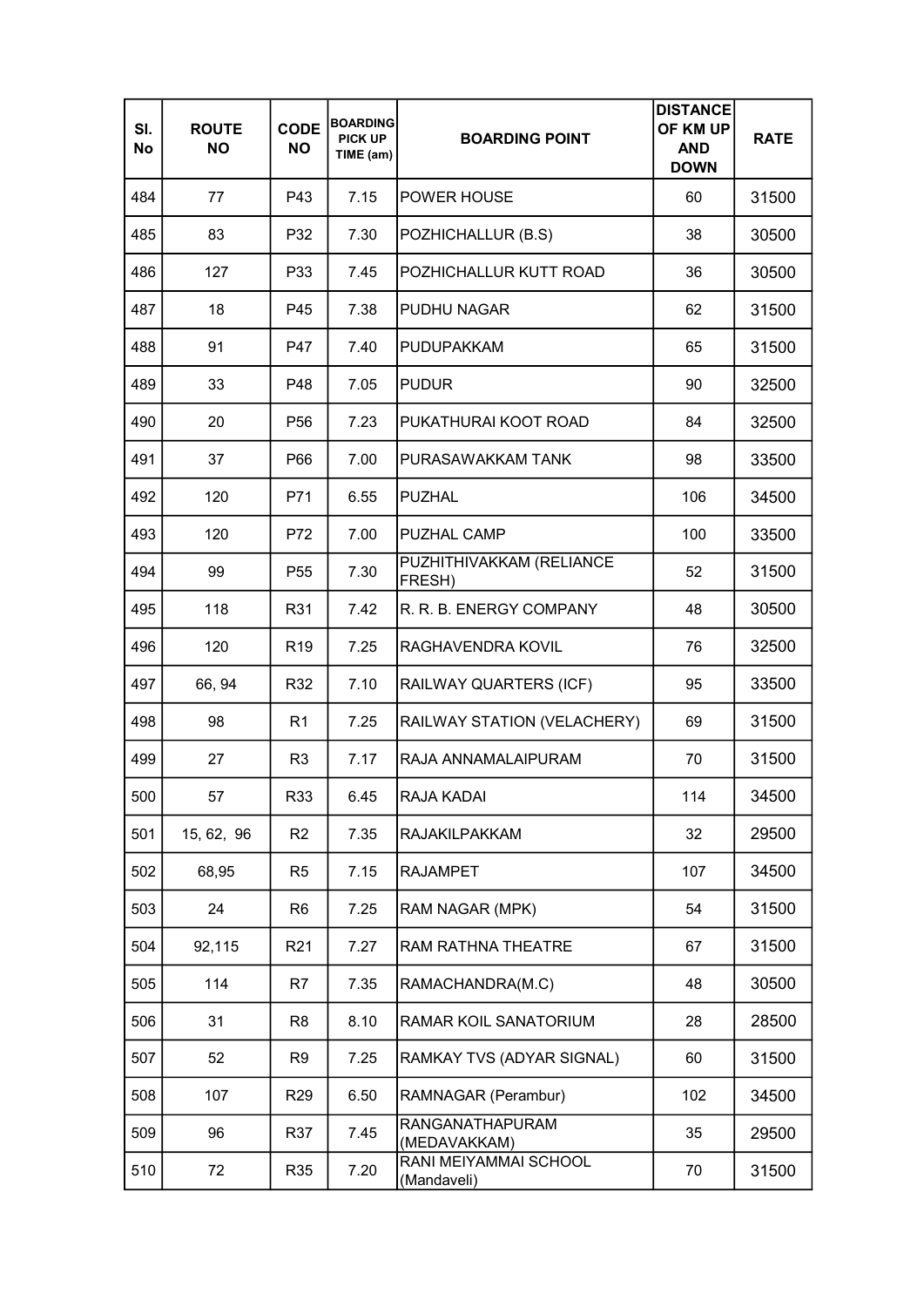| SI.<br>No | <b>ROUTE</b><br><b>NO</b> | <b>CODE</b><br><b>NO</b> | <b>BOARDING</b><br><b>PICK UP</b><br>TIME (am) | <b>BOARDING POINT</b>              | <b>DISTANCE</b><br>OF KM UP<br><b>AND</b><br><b>DOWN</b> | <b>RATE</b> |
|-----------|---------------------------|--------------------------|------------------------------------------------|------------------------------------|----------------------------------------------------------|-------------|
| 511       | 91                        | R38                      | 8.00                                           | <b>RATHNAMANGALAM</b>              | 54                                                       | 31500       |
| 512       | 40                        | R <sub>10</sub>          | 7.14                                           | RATNA CAFÉ                         | 70                                                       | 31500       |
| 513       | 55, 56                    | R <sub>22</sub>          | 7.07                                           | <b>RATTINANKINARU</b>              | 80                                                       | 32500       |
| 514       | 120                       | R <sub>30</sub>          | 6.40                                           | <b>REDHILLS</b>                    | 110                                                      | 34500       |
| 515       | 90, 107                   | R34                      | 6.55                                           | <b>RELIANCE (Retteri)</b>          | 96                                                       | 33500       |
| 516       | 90                        | R39                      | 6.45                                           | <b>RETTERI RTO B.S</b>             | 101                                                      | 34500       |
| 517       | 63, 66                    | R <sub>28</sub>          | 7.20                                           | ROHINI THEATRE (KOYAMBEDU)         | 87                                                       | 32500       |
| 518       | 67                        | R <sub>13</sub>          | 7.58                                           | ROJA DEPARTMENTAL (NEHRU<br>NAGAR) | 28                                                       | 28500       |
| 519       | 69                        | R <sub>14</sub>          | 7.37                                           | <b>ROJA MEDICALS</b>               | 51                                                       | 31500       |
| 520       | 126                       | R36                      | 8.10                                           | ROYAL CLUB - KISHKINTHA            | 12                                                       | 20000       |
| 521       | 72                        | R <sub>15</sub>          | 7.10                                           | ROYAPETT HOSPITAL                  | 88                                                       | 32500       |
| 522       | 72                        | R <sub>16</sub>          | 7.13                                           | ROYAPETT POLICE STATION            | 84                                                       | 32500       |
| 523       | 57                        | R <sub>18</sub>          | 7.02                                           | ROYAPURAM MARKET                   | 105                                                      | 34500       |
| 524       | 104                       | S38                      | 7.35                                           | S.P KOIL - FORD                    | 72                                                       | 32500       |
| 525       | 22, 58                    | S34                      | 7.37                                           | S.R.M.COLLEGE                      | 62                                                       | 31500       |
| 526       | 24                        | S <sub>2</sub>           | 7.27                                           | SADHASIVA NAGAR                    | 53                                                       | 31500       |
| 527       | 22                        | S45                      | 6.30                                           | SADRAS (Kalpakkam)                 | 130                                                      | 35500       |
| 528       | 26                        | S <sub>3</sub>           | 7.32                                           | SAI NAGAR (VADAPALANI)             | 66                                                       | 31500       |
| 529       | 71,89                     | S4                       | 7.40                                           | <b>SAIDAPET</b>                    | 59                                                       | 31500       |
| 530       | 49, 77                    | S5                       | 7.15                                           | SAMIYAR MADAM                      | 54                                                       | 31500       |
| 531       | 72                        | S32                      | 7.32                                           | SANGEETHA HOTEL (SANTHOME)         | 79                                                       | 32500       |
| 532       | 106                       | S61                      | 7.55                                           | SANITORIUM SIGNAL                  | 30                                                       | 28500       |
| 533       | 81                        | S <sub>6</sub>           | 7.35                                           | SANKARAPURAM                       | 52                                                       | 31500       |
| 534       | 39                        | S35                      | 7.40                                           | SANKER NAGAR (PAMMAL)              | 36                                                       | 30500       |
| 535       | 101                       | S7                       | 7.10                                           | SANSKRIT COLLEGE                   | 88                                                       | 32500       |
| 536       | 46                        | S36                      | 7.10                                           | SANTHI COLONY                      | 72                                                       | 32500       |
| 537       | 72                        | S31                      | 7.25                                           | <b>SANTHOME</b>                    | 82                                                       | 32500       |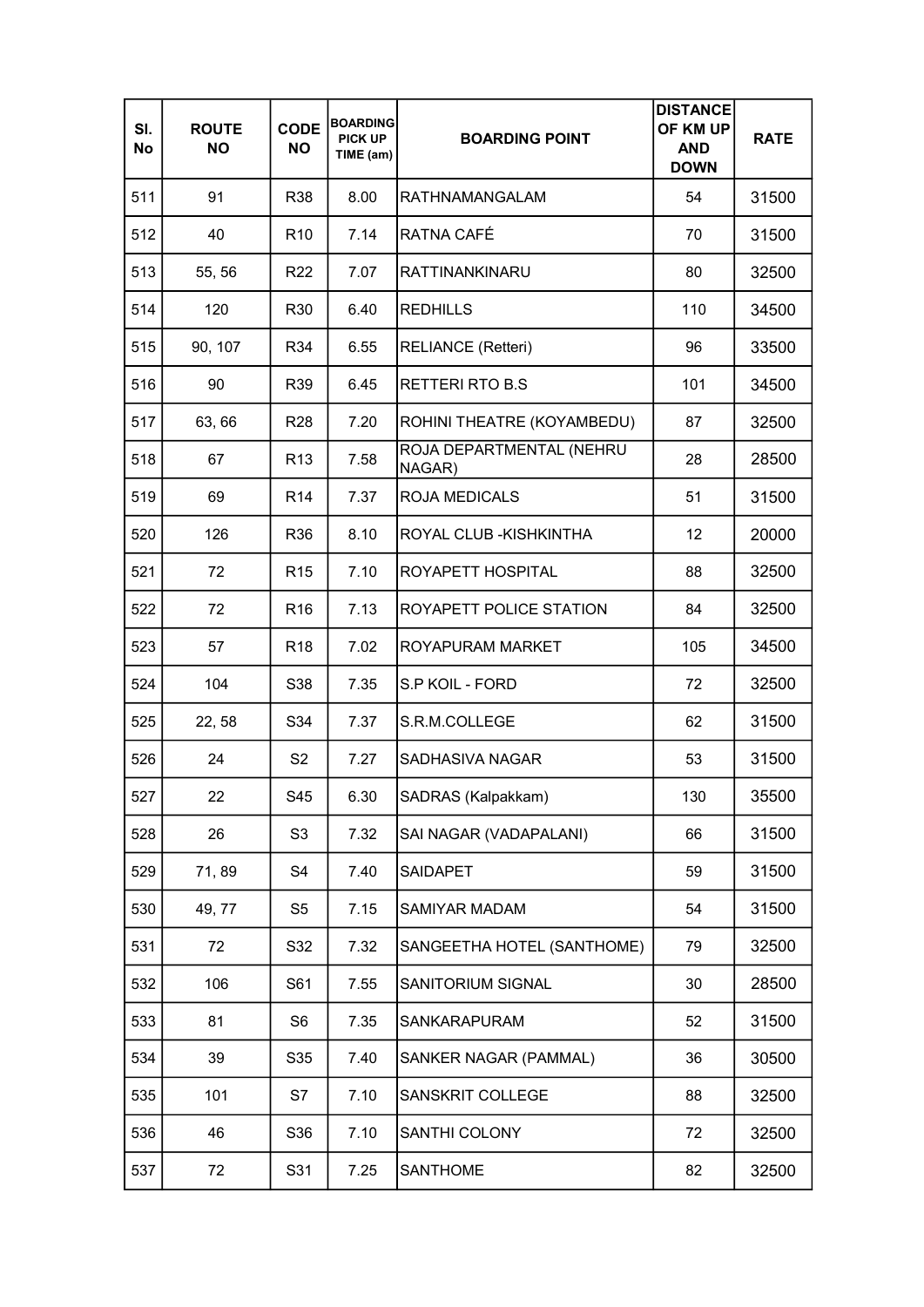| SI.<br>No | <b>ROUTE</b><br><b>NO</b> | <b>CODE</b><br><b>NO</b> | <b>BOARDING</b><br><b>PICK UP</b><br>TIME (am) | <b>BOARDING POINT</b>                       | <b>DISTANCE</b><br>OF KM UP<br><b>AND</b><br><b>DOWN</b> | <b>RATE</b> |
|-----------|---------------------------|--------------------------|------------------------------------------------|---------------------------------------------|----------------------------------------------------------|-------------|
| 538       | 101                       | S46                      | 7.25                                           | <b>SANTHOME CHURCH</b>                      | 79                                                       | 32500       |
| 539       | 18, 62, 109               | S <sub>8</sub>           | 7.30                                           | <b>SANTHOSHPURAM</b>                        | 34                                                       | 29500       |
| 540       | 46                        | S <sub>9</sub>           | 7.05                                           | SARAVANA BHAVAN HOTEL<br>SIGNAL (ANNA ARCH) | 72                                                       | 32500       |
| 541       | 69                        | S57                      | 7.34                                           | <b>SARAVANA HOTEL</b><br>(NANGANALLUR)      | 52                                                       | 31500       |
| 542       | 68                        | S54                      | 7.13                                           | SASTHRI NAGAR (KPM)                         | 119                                                      | 34500       |
| 543       | 72                        | S33                      | 7.45                                           | <b>SATHYA STUDIO</b>                        | 78                                                       | 32500       |
| 544       | 93                        | S59                      | 7.15                                           | SATHYAMOORTHY BHAVAN                        | 86                                                       | 32500       |
| 545       | 118                       | S <sub>10</sub>          | 7.35                                           | SAVITHA MEDICAL COLLEGE                     | 64                                                       | 31500       |
| 546       | 15                        | S <sub>11</sub>          | 7.44                                           | <b>SELAIYUR</b>                             | 30                                                       | 28500       |
| 547       | 18, 62, 108               | S <sub>12</sub>          | 7.40                                           | SEMBAKKAM                                   | 34                                                       | 29500       |
| 548       | 115                       | S47                      | 7.55                                           | <b>SENNEER KUPPAM</b>                       | 45                                                       | 30500       |
| 549       | 118                       | S48                      | 7.40                                           | <b>SENNEER KUPPAM BRIDGE</b>                | 50                                                       | 30500       |
| 550       | 90, 107                   | S <sub>13</sub>          | 6.57                                           | SENTHIL NAGAR (RETTERI)                     | 93                                                       | 33500       |
| 551       | 74                        | S <sub>14</sub>          | 7.28                                           | SENTHIL TOWERS (ASHOK<br>NAGAR)             | 61                                                       | 31500       |
| 552       | 57                        | S <sub>15</sub>          | 6.43                                           | <b>SHANMUGAM PARK</b>                       | 112                                                      | 34500       |
| 553       | 90                        | S49                      | 6.45                                           | SHARMA NAGAR (Kodungaiyur)                  | 109                                                      | 34500       |
| 554       | 92                        | S <sub>29</sub>          | 7.35                                           | SHEIK KADU                                  | 63                                                       | 31500       |
| 555       | 60                        | S16                      | 7.22                                           | SHELL BUNK (PORUR)                          | 58                                                       | 31500       |
| 556       | 18                        | S <sub>17</sub>          | 7.30                                           | SHOLINGANALLUR                              | 65                                                       | 31500       |
| 557       | 61                        | S60                      | 7.30                                           | SIDCO COLONY                                | 90                                                       | 32500       |
| 558       | 119, 123                  | S <sub>18</sub>          | 8.00                                           | SIDDHA HOSPITAL (MEPZ)                      | 27                                                       | 28500       |
| 559       | 71                        | S <sub>19</sub>          | 7.35                                           | <b>SIET</b>                                 | 63                                                       | 31500       |
| 560       | 21                        | S56                      | 7.00                                           | SILAVATTAM                                  | 149                                                      | 35500       |
| 561       | 104                       | S <sub>20</sub>          | 7.30                                           | SINGAPERUMAL KOIL                           | 74                                                       | 32500       |
| 562       | 33, 120                   | S30                      | 7.17                                           | SINGAPORE COMPLEX (AVADI)                   | 84                                                       | 32500       |
| 563       | 116                       | S42                      | 7.05                                           | <b>SIRUCHERI</b>                            | 88                                                       | 32500       |
| 564       | 81                        | S37                      | 7.39                                           | SITHALAPAKKAM BUS STOP                      | 49                                                       | 30500       |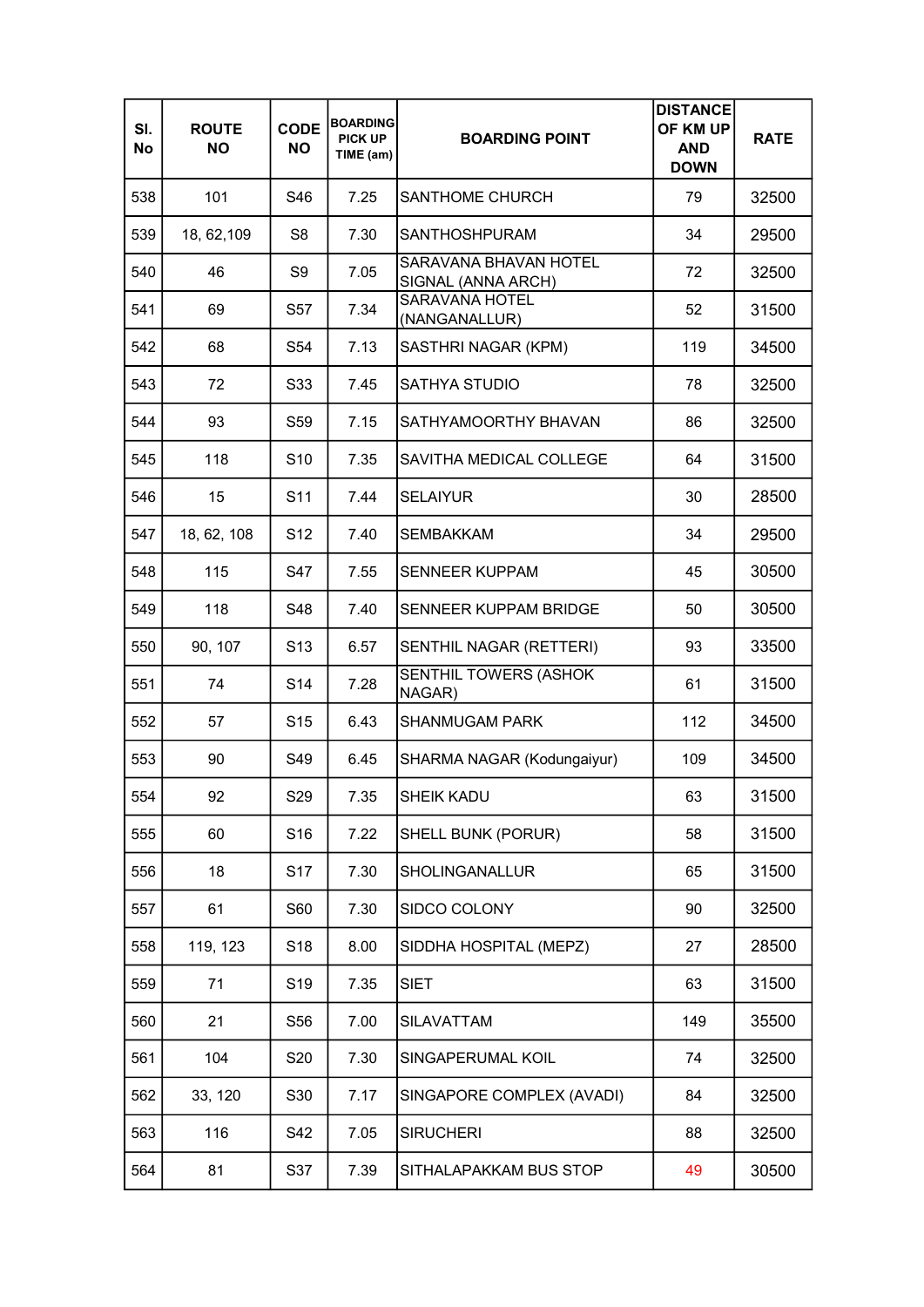| SI.<br>No | <b>ROUTE</b><br><b>NO</b>                                    | <b>CODE</b><br><b>NO</b> | <b>BOARDING</b><br><b>PICK UP</b><br>TIME (am) | <b>BOARDING POINT</b>                           | <b>DISTANCE</b><br>OF KM UP<br><b>AND</b><br><b>DOWN</b> | <b>RATE</b> |
|-----------|--------------------------------------------------------------|--------------------------|------------------------------------------------|-------------------------------------------------|----------------------------------------------------------|-------------|
| 565       | 81                                                           | S <sub>21</sub>          | 7.42                                           | SITHALAPAKKAM KUTT ROAD                         | 46                                                       | 30500       |
| 566       | 83                                                           | S50                      | 7.35                                           | SIVAN KOIL (POZHICHALUR)                        | 36                                                       | 30500       |
| 567       | 75                                                           | S <sub>23</sub>          | 7.22                                           | <b>SIVAN PARK</b>                               | 52                                                       | 31500       |
| 568       | 86, 129                                                      | S43                      | 8.30                                           | SOMANGALAM SCHOOL (Melathur)                    | 8                                                        | 17000       |
| 569       | 21                                                           | S55                      | 6.52                                           | <b>SOTHUPAKKAM</b>                              | 155                                                      | 36500       |
| 570       | 99                                                           | S <sub>51</sub>          | 7.43                                           | SPENCER SHOP (T.G. Nagar)                       | 48                                                       | 30500       |
| 571       | 44                                                           | S <sub>25</sub>          | 7.13                                           | <b>SRINIVASA THEATRE</b>                        | 53                                                       | 31500       |
| 572       | 20                                                           | S <sub>26</sub>          | 7.55                                           | <b>SRINIVASAPURAM</b>                           | 58                                                       | 31500       |
| 573       | 86                                                           | S52                      | 7.55                                           | SRIPERUMBUTHUR RAJEEV<br><b>GANDHI MEMORIAL</b> | 60                                                       | 31500       |
| 574       | 93                                                           | S58                      | 7.03                                           | <b>STANLEY HOSPITAL</b>                         | 106                                                      | 34500       |
| 575       | 126                                                          | S <sub>1</sub>           | 8.14                                           | <b>STATE BANK COLONY</b><br>(TAMBARAM)          | 17                                                       | 26500       |
| 576       | 33                                                           | S41                      | 7.20                                           | <b>STEDFORD HOSPITAL</b><br>(AMBATTUR)          | 80                                                       | 32500       |
| 577       | 77                                                           | S28                      | 7.02                                           | <b>STERLING ROAD</b>                            | 63                                                       | 31500       |
| 578       | 51, 121                                                      | S27                      | 7.23                                           | SUDARSHAN NAGAR (CAMP<br>ROAD)                  | 32                                                       | 29500       |
| 579       | 86                                                           | S53                      | 7.45                                           | SUNGUVASATHIRAM HIGHWAY<br>(B.S)                | 80                                                       | 32500       |
| 580       | 120                                                          | S44                      | 7.10                                           | <b>SURAPET</b>                                  | 98                                                       | 33500       |
| 581       | 66                                                           | T37                      | 7.04                                           | T.B HOSPITAL (AYVM)                             | 92                                                       | 33500       |
| 582       | 99                                                           | T <sub>29</sub>          | 7.40                                           | <b>T.G NAGAR BAKERY</b>                         | 51                                                       | 31500       |
| 583       | 99                                                           | T <sub>2</sub>           | 7.35                                           | T.G. NAGAR SUBWAY                               | 48                                                       | 30500       |
| 584       | 91                                                           | T <sub>27</sub>          | 8.02                                           | <b>TAGORE ENGG COLLEGE</b>                      | 53                                                       | 31500       |
| 585       | <del>ו וט זב, זט, זו ,</del><br>23, 24, 26 TO<br>21 26 10 TO | T <sub>3</sub>           | 8.20                                           | <b>TAMBARAM</b>                                 | 18                                                       | 26500       |
| 586       | 52                                                           | T5                       | 7.13                                           | TANISHQ JEWELLERY (M.G.<br>ROAD)                | 70                                                       | 31500       |
| 587       | 70                                                           | T6                       | 8.05                                           | TB HOSPTIAL (SANATORIUM)                        | 28                                                       | 28500       |
| 588       | 71                                                           | T8                       | 7.32                                           | <b>TEYNAMPET</b>                                | 65                                                       | 31500       |
| 589       | 57                                                           | T <sub>12</sub>          | 6.47                                           | THAANGAL (THIRUVOTTIYUR)                        | 112                                                      | 34500       |
| 590       | 34                                                           | T42                      | 6.10                                           | THALAKUPPAM (THIRUVOTRIYUR)                     | 134                                                      | 35500       |
| 591       | 28                                                           | T <sub>10</sub>          | 7.07                                           | THAMBIAH REDDY RD.                              | 62                                                       | 31500       |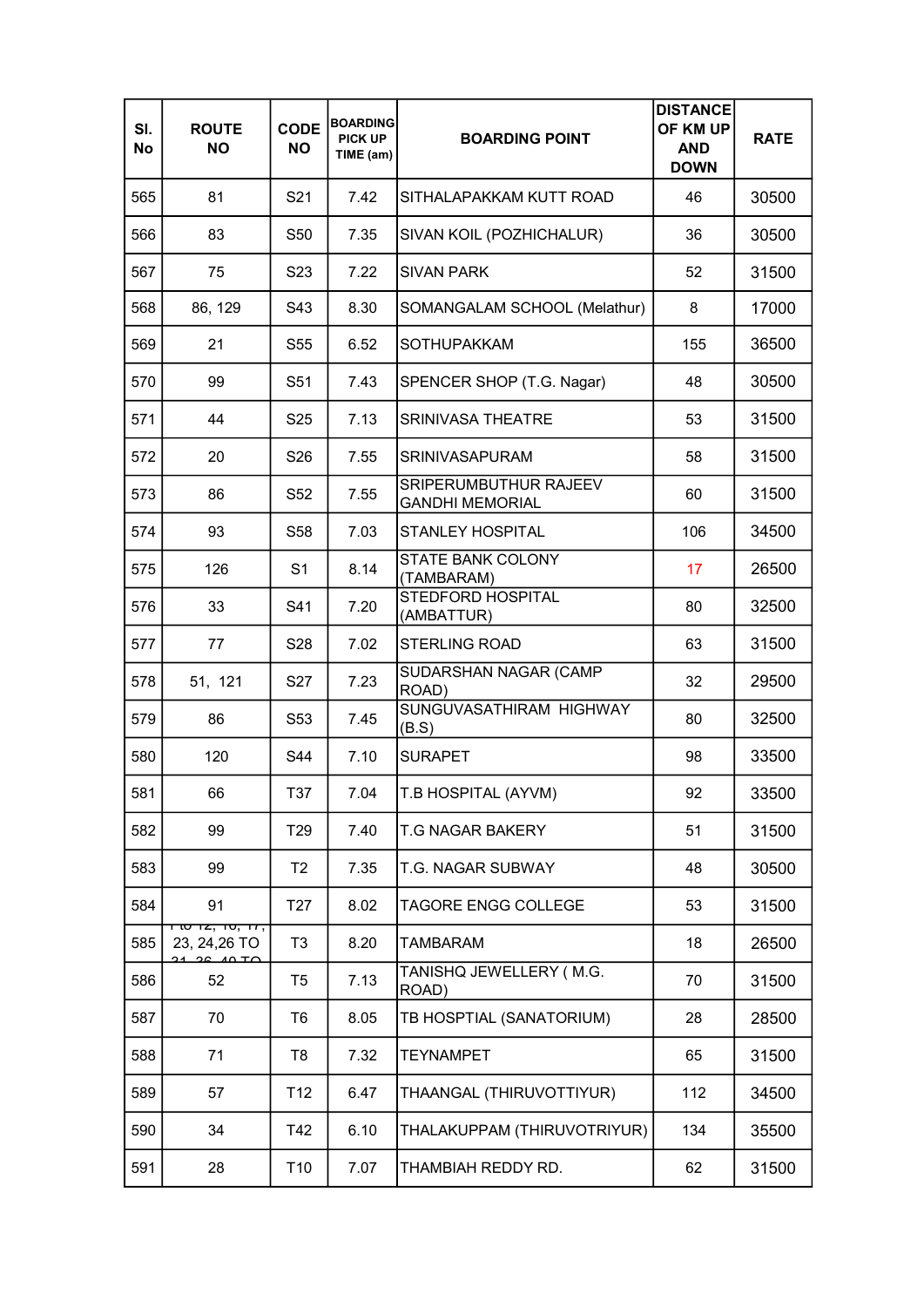| SI.<br>No | <b>ROUTE</b><br><b>NO</b> | <b>CODE</b><br><b>NO</b> | <b>BOARDING</b><br><b>PICK UP</b><br>TIME (am) | <b>BOARDING POINT</b>               | <b>DISTANCE</b><br>OF KM UP<br><b>AND</b><br><b>DOWN</b> | <b>RATE</b> |
|-----------|---------------------------|--------------------------|------------------------------------------------|-------------------------------------|----------------------------------------------------------|-------------|
| 592       | 80,107                    | T33                      | 6.30                                           | THAPALPETTI (Madavaram)             | 108                                                      | 34500       |
| 593       | 50                        | T <sub>50</sub>          | 7.35                                           | <b>THARAMANI</b>                    | 68                                                       | 31500       |
| 594       | 50                        | T <sub>51</sub>          | 7.38                                           | <b>THARAMANI PILLIYAR KOIL</b>      | 67                                                       | 31500       |
| 595       | 18                        | T43                      | 7.05                                           | THARAMANI RAILWAY STATION           | 80                                                       | 32500       |
| 596       | 34                        | T7                       | 6.47                                           | THERADI (THIRUVOTTIYUR)             | 114                                                      | 34500       |
| 597       | 74                        | T <sub>14</sub>          | 7.20                                           | <b>THIRU NAGAR</b>                  | 63                                                       | 31500       |
| 598       | 22                        | T32                      | 7.00                                           | THIRUKAZHUKUNDRAM B.S               | 108                                                      | 34500       |
| 599       | 105                       | T36                      | 7.55                                           | THIRUMALAI NAGAR<br>(HASTHINAPURAM) | 33                                                       | 29500       |
| 600       | 56                        | T44                      | 7.09                                           | THIRUMALAI THEATRE<br>(Chengalpet)  | 76                                                       | 32500       |
| 601       | 63                        | T39                      | 7.10                                           | THIRUMANGALAM                       | 88                                                       | 32500       |
| 602       | 79                        | T <sub>17</sub>          | 7.25                                           | <b>THIRUMAZHISAI</b>                | 48                                                       | 30500       |
| 603       | 120                       | T <sub>18</sub>          | 7.28                                           | THIRUMULLAIVOYAL                    | 74                                                       | 32500       |
| 604       | 127                       | T45                      | 8.03                                           | <b>THIRUNEERMALAI</b>               | 22                                                       | 26500       |
| 605       | 92                        | T <sub>28</sub>          | 7.47                                           | THIRUNINDRAVUR (AVADI II)           | 58                                                       | 31500       |
| 606       | 91                        | T34                      | 7.15                                           | <b>THIRUPORUR</b>                   | 90                                                       | 32500       |
| 607       | 22                        | T48                      | 7.20                                           | THIRUPORUR KOOT ROAD                | 95                                                       | 33500       |
| 608       | 79                        | T19                      | 6.50                                           | THIRUVALLUR (Petrol Bunk)           | 92                                                       | 33500       |
| 609       | 79                        | T <sub>52</sub>          | 7.02                                           | THIRUVALLUR OIL MILL                | 88                                                       | 32500       |
| 610       | 48                        | T46                      | 6.52                                           | THIRUVALLUVAR MANDAPAM<br>(Retteri) | 109                                                      | 34500       |
| 611       | 128                       | T31                      | 7.50                                           | THIRUVANCHERY (AGARAM)              | 45                                                       | 30500       |
| 612       | 50                        | T49                      | 7.30                                           | THIRUVANMIYUR B.S                   | 70                                                       | 31500       |
| 613       | 50                        | T <sub>20</sub>          | 7.25                                           | THIRUVANMIYUR R.T.O                 | 71                                                       | 32500       |
| 614       | 29                        | T <sub>21</sub>          | 7.29                                           | THIRUVANMIYUR SOUTH AVENUE          | 68                                                       | 31500       |
| 615       | 118                       | T47                      | 7.15                                           | THIRUVERKADU                        | 71                                                       | 32500       |
| 616       | 107                       | T40                      | 6.45                                           | THIRU-VI-KA-NAGAR(B.S)              | 103                                                      | 34500       |
| 617       | 18                        | T30                      | 7.17                                           | THORAPAKKAM                         | 70                                                       | 31500       |
| 618       | 89                        | T <sub>23</sub>          | 7.28                                           | <b>THOUSAND LIGHTS</b>              | 70                                                       | 31500       |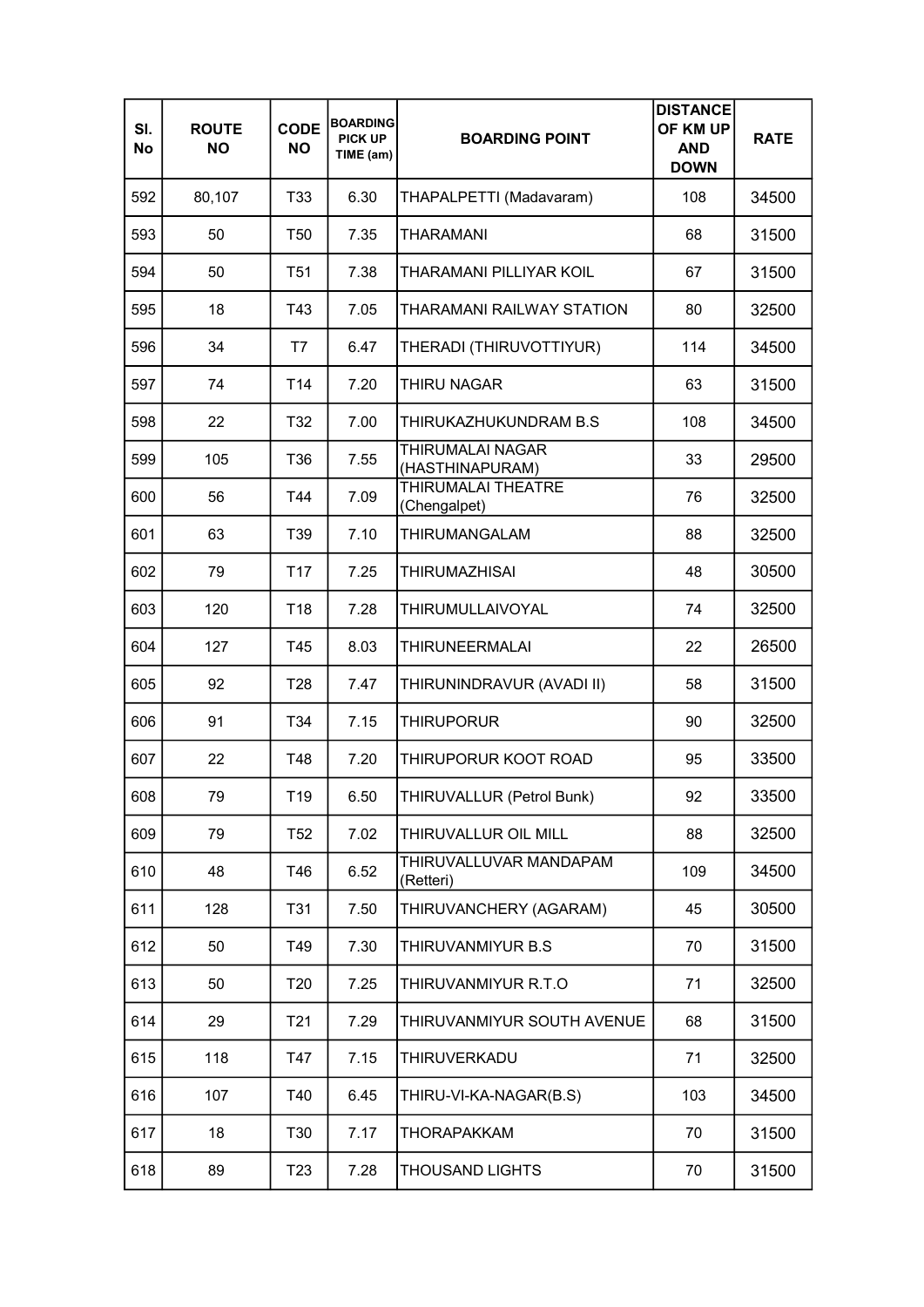| SI.<br>No | <b>ROUTE</b><br><b>NO</b> | <b>CODE</b><br><b>NO</b> | <b>BOARDING</b><br><b>PICK UP</b><br>TIME (am) | <b>BOARDING POINT</b>                   | <b>DISTANCE</b><br>OF KM UP<br><b>AND</b><br><b>DOWN</b> | <b>RATE</b> |
|-----------|---------------------------|--------------------------|------------------------------------------------|-----------------------------------------|----------------------------------------------------------|-------------|
| 619       | 34                        | T24                      | 6.45                                           | TIRUVOTTIYUR (B.S)                      | 117                                                      | 34500       |
| 620       | 44                        | T <sub>13</sub>          | 7.30                                           | TODDHUNTER NAGAR                        | 50                                                       | 30500       |
| 621       | 57                        | T <sub>25</sub>          | 6.50                                           | <b>TOLGATE</b>                          | 111                                                      | 34500       |
| 622       | 93                        | T <sub>11</sub>          | 6.47                                           | <b>TONDIARPET DEPOT</b>                 | 110                                                      | 34500       |
| 623       | 40                        | T <sub>26</sub>          | 7.15                                           | <b>TRIPLICANE HIGH ROAD</b>             | 69                                                       | 31500       |
| 624       | 45                        | U1                       | 8.00                                           | URAPAKKAM (B.S)                         | 56                                                       | 31500       |
| 625       | 45, 88                    | U <sub>2</sub>           | 7.45                                           | URAPAKKAM (SCHOOL STOP)                 | 56                                                       | 31500       |
| 626       | 56                        | U <sub>3</sub>           | 6.30                                           | <b>UTHIRAMERUR</b>                      | 130                                                      | 35500       |
| 627       | 56                        | U4                       | 6.32                                           | UTHIRAMERUR - PETROL BUNK               | 150                                                      | 35500       |
| 628       | 28                        | V <sub>1</sub>           | 7.17                                           | V.N. ROAD                               | 58                                                       | 31500       |
| 629       | 29                        | V <sub>2</sub>           | 7.25                                           | <b>VAALMEEKI NAGAR</b>                  | 70                                                       | 31500       |
| 630       | 106                       | V <sub>5</sub>           | 7.32                                           | VADAKUPATTU (B.S.)                      | 48                                                       | 30500       |
| 631       | 26                        | V <sub>3</sub>           | 7.22                                           | VADAPALANI (B.S)                        | 62                                                       | 31500       |
| 632       | 26                        | V <sub>4</sub>           | 7.24                                           | <b>VADAPALANI SIVAN KOVIL</b>           | 61                                                       | 31500       |
| 633       | 120                       | V <sub>23</sub>          | 7.30                                           | <b>VAISHNAVI NAGAR</b>                  | 70                                                       | 31500       |
| 634       | 32                        | V <sub>6</sub>           | 7.29                                           | VALASARAVAKKAM MARKET                   | 52                                                       | 31500       |
| 635       | 55                        | V45                      | 7.15                                           | VALLAM (CGL)                            | 82                                                       | 32500       |
| 636       | 81                        | V15                      | 7.35                                           | <b>VALLUVA NAGAR</b><br>(SITHALAPAKKAM) | 47                                                       | 30500       |
| 637       | 77                        | V7                       | 7.05                                           | <b>VALLUVAR KOTTAM</b>                  | 65                                                       | 31500       |
| 638       | 46                        | V34                      | 7.32                                           | VANAGARAM                               | 60                                                       | 31500       |
| 639       | 66, 94                    | V <sub>52</sub>          | 7.50                                           | <b>VANAGARAM TOLLGATE</b>               | 70                                                       | 31500       |
| 640       | 71                        | V37                      | 7.30                                           | <b>VANAVIL</b>                          | 65                                                       | 31500       |
| 641       | 65                        | V9                       | 8.00                                           | <b>VANDALUR GATE</b>                    | 35                                                       | 29500       |
| 642       | 91                        | V10                      | 8.10                                           | VANDALUR ZOO                            | 40                                                       | 30500       |
| 643       | 52                        | V11                      | 7.15                                           | VANNANDURAI (ANNAI TOWERS)              | 68                                                       | 31500       |
| 644       | 69                        | V13                      | 7.32                                           | VANUVAMPET CHURCH                       | 53                                                       | 31500       |
| 645       | 112                       | V12                      | 8.18                                           | VARADHARAJAPURAM (PETROL<br>BUNK)       | 36                                                       | 30500       |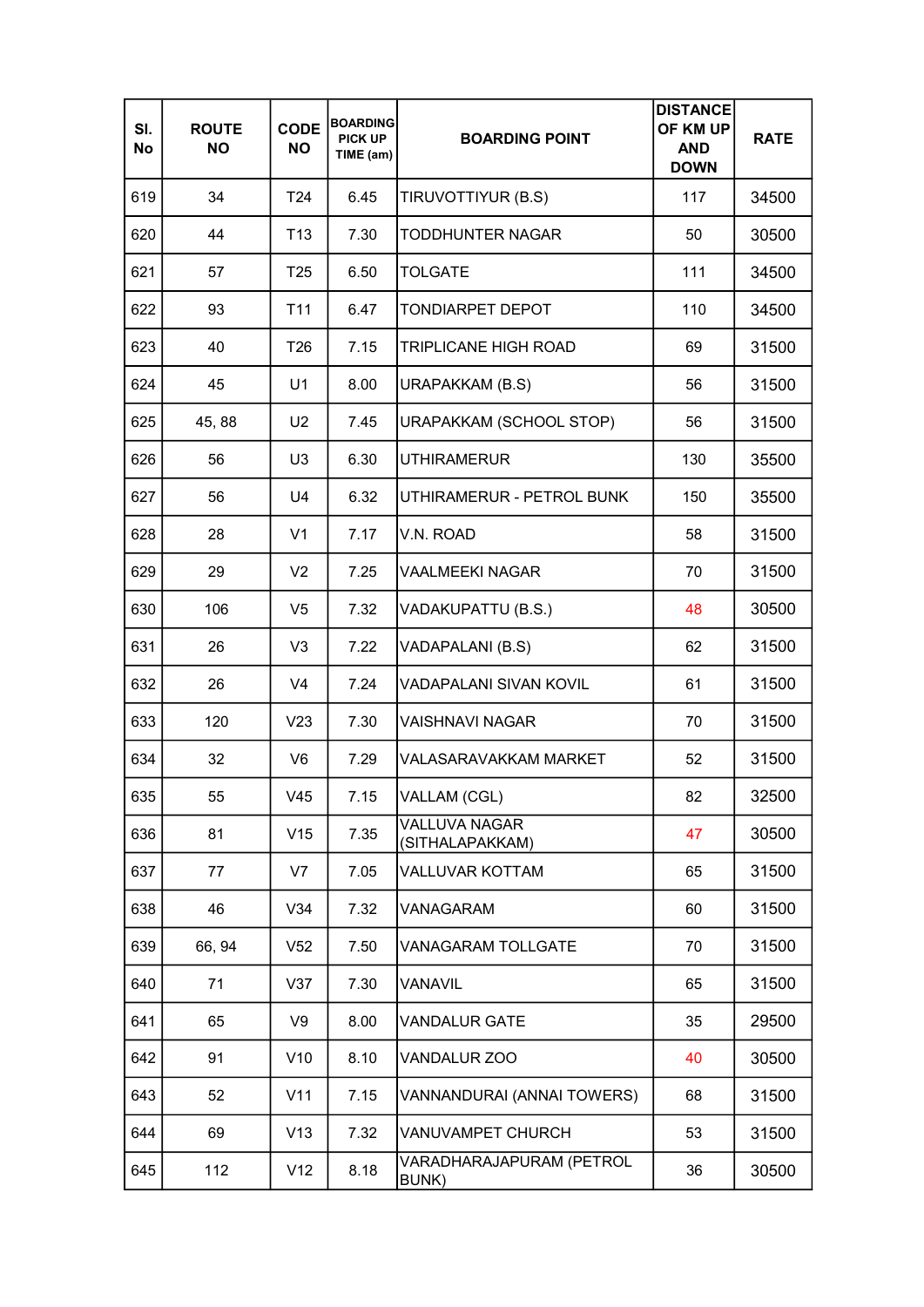| SI.<br>No | <b>ROUTE</b><br><b>NO</b> | <b>CODE</b><br><b>NO</b> | <b>BOARDING</b><br><b>PICK UP</b><br>TIME (am) | <b>BOARDING POINT</b>                   | <b>DISTANCE</b><br>OF KM UP<br><b>AND</b><br><b>DOWN</b> | <b>RATE</b> |
|-----------|---------------------------|--------------------------|------------------------------------------------|-----------------------------------------|----------------------------------------------------------|-------------|
| 646       | 117                       | V30                      | 7.15                                           | <b>VARANAVASI</b>                       | 82                                                       | 32500       |
| 647       | 77                        | V38                      | 7.22                                           | <b>VASANTHA BHAVAN</b><br>(Kodambakkam) | 64                                                       | 31500       |
| 648       | 122                       | V36                      | 7.35                                           | <b>VAVIN</b>                            | 81                                                       | 32500       |
| 649       | 106                       | V <sub>8</sub>           | 7.37                                           | <b>VEERAMANI NAGAR</b><br>(EACHANKADU)  | 46                                                       | 30500       |
| 650       | 30                        | V <sub>14</sub>          | 7.05                                           | <b>VELACHERY (CHECK POST)</b>           | 80                                                       | 32500       |
| 651       | 30                        | V <sub>53</sub>          | 7.10                                           | <b>VELACHERY ERIKARAI</b>               | 78                                                       | 32500       |
| 652       | 30                        | V <sub>54</sub>          | 7.12                                           | <b>VELACHERY GRT</b>                    | 76                                                       | 32500       |
| 653       | 98                        | V49                      | 7.38                                           | <b>VELACHERY SAKTHIVEL TRADERS</b>      | 64                                                       | 31500       |
| 654       | 98                        | V48                      | 7.35                                           | <b>VELACHERY SUNSHINE SCHOOL</b>        | 66                                                       | 31500       |
| 655       | 98                        | V47                      | 7.20                                           | <b>VELACHERY TANSI NAGAR</b>            | 72                                                       | 32500       |
| 656       | 30                        | V <sub>55</sub>          | 7.15                                           | <b>VELACHERY WATER TANK</b>             | 74                                                       | 32500       |
| 657       | 38, 94                    | V35                      | 7.14                                           | <b>VELAMMAL SCHOOL</b>                  | 84                                                       | 32500       |
| 658       | 19                        | V16                      | 7.52                                           | <b>VELAN THEATRE</b>                    | 53                                                       | 31500       |
| 659       | 75                        | V17                      | 7.25                                           | VELANKANNI SCHOOL (KK<br>NAGAR)         | 55                                                       | 31500       |
| 660       | 118                       | V33                      | 7.30                                           | <b>VELAPPANCHAVADI</b>                  | 66                                                       | 31500       |
| 661       | 79                        | V18                      | 7.20                                           | <b>VELLA VEDU</b>                       | 54                                                       | 31500       |
| 662       | 106                       | V31                      | 7.30                                           | VELLAKALLU                              | 49                                                       | 30500       |
| 663       | 106, 123                  | V32                      | 7.45                                           | <b>VELS COLLEGE</b>                     | 41                                                       | 30500       |
| 664       | 91                        | V29                      | 8.05                                           | <b>VENGAMPAKKAM</b>                     | 52                                                       | 31500       |
| 665       | 83                        | V19                      | 7.40                                           | <b>VENKATESHWARA NAGAR</b>              | 36                                                       | 30500       |
| 666       | 56                        | V44                      | 7.05                                           | <b>VENPAKKAM - CGL</b>                  | 76                                                       | 32500       |
| 667       | 54                        | V <sub>22</sub>          | 8.10                                           | <b>VETTRI NAGAR (MUDICHUR</b><br>ROAD)  | 22                                                       | 26500       |
| 668       | 29                        | V24                      | 7.05                                           | VETTUVANKANE                            | 85                                                       | 32500       |
| 669       | 116                       | V50                      | 7.35                                           | VIDHYA SCHOOL (PUDU NAGAR)              | 60                                                       | 31500       |
| 670       | 82                        | V46                      | 7.40                                           | VIGNESHWARA NAGAR (PORUR)               | 50                                                       | 30500       |
| 671       | 46                        | V28                      | 7.19                                           | VIJAYA BANK (ANNA ARCH)                 | 67                                                       | 31500       |
| 672       | 29,30,50,98               | V20                      | 7.20                                           | VIJAYA NAGAR (B.S)                      | 65                                                       | 31500       |